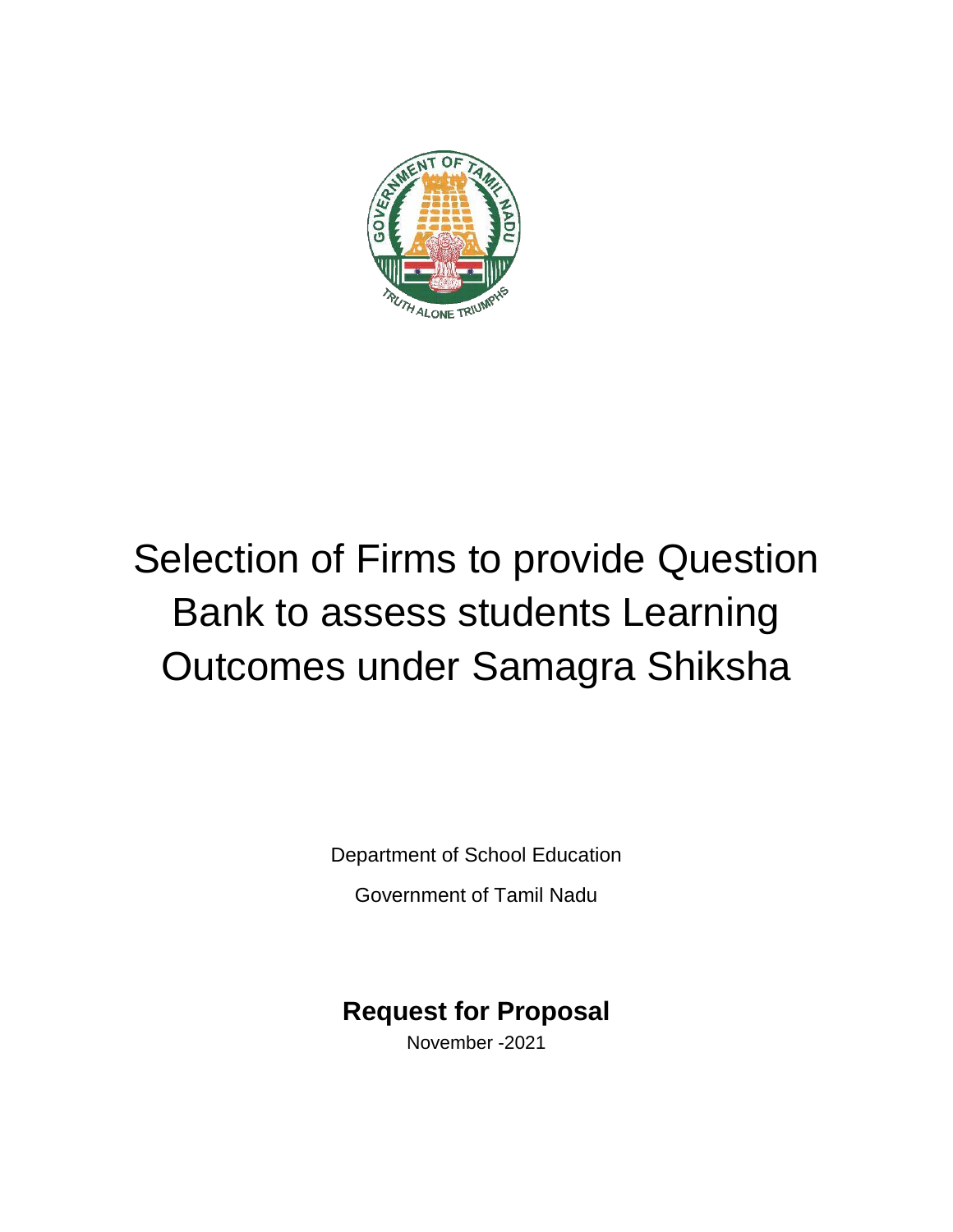## **TABLE OF CONTENTS**

| Letter of Invitation                                        | $\overline{2}$ |
|-------------------------------------------------------------|----------------|
| 1. General Information                                      | 3              |
| 1.1 RfP Data Sheet                                          | 3              |
| 1.2 Instructions to the Firms                               | $\overline{4}$ |
| 2. Background                                               | 9              |
| 3. Terms of Reference                                       | 11             |
| 3.1 Overview                                                | 11             |
| 3.2 Scope of Work                                           | 11             |
| 4. Payment Schedule                                         | 15             |
| 5. Proposal Evaluation                                      | 16             |
| 6. Standard Forms                                           | 19             |
| Form 5A: Covering Letter                                    | 20             |
| Form 5B: General Information                                | 21             |
| Form 5C: Firm's Experience                                  | 23             |
| Form 5D: Description of Approach and Work Plan              | 24             |
| Form 5E: Comments and Suggestions on the Terms of Reference | 25             |
| Form 5F: Financial Proposal Submission Form for Component A | 26             |
| Form 5G: Financial Proposal Submission Form for Component B | 29             |
| Form 5H: Financial Proposal Submission Form for Component C | 32             |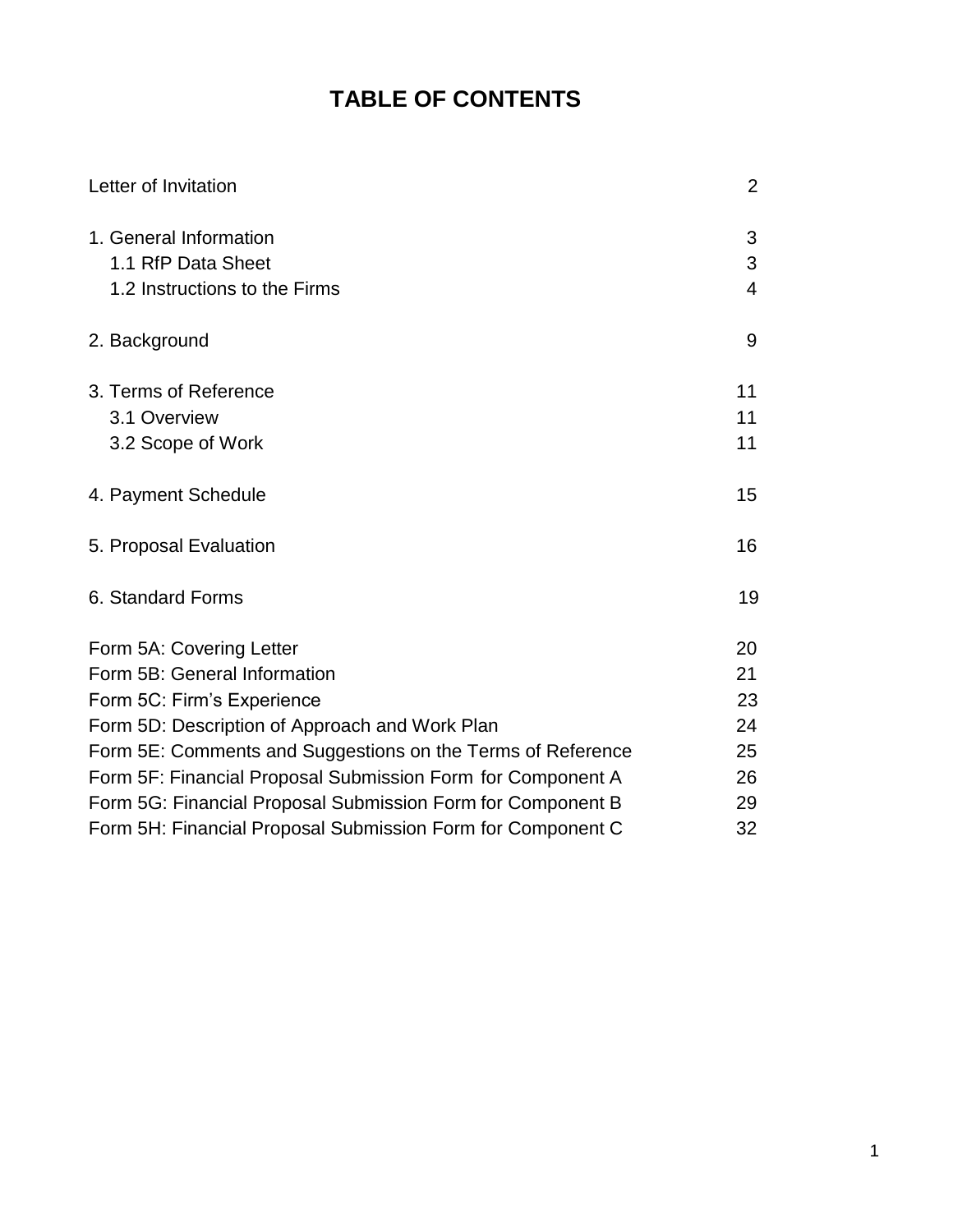## **LETTER OF INVITATION**

**State Project Director** Samagra Shiksha Office DPI Campus, College Road, Nungambakkam, Chennai, Tamil Nadu 600006

**Date:** 15th Nov 2021

#### **RfP Reference:** RfP/ Samagra Shiksha –

**Assignment Title:** Selection of firms to provide assessment Question Bank with answers and explanations for classes 6-12 students under Tamil Nadu State Mission of Education for All - Samagra Shiksha (TANSMEA – SS under the Tamil Nadu Societies Act, 1975)

The Samagra Shiksha, School Education Department, Government of Tamil Nadu (hereinafter referred as "Samagra Shiksha office") has been implementing - this Integrated Scheme for School Education to ensure inclusive and equitable quality education from class  $1<sup>st</sup>$ -12<sup>th</sup> standard.

As a part of this initiative, the Samagra Shiksha office invites eligible firms and organizations to indicate their interest in providing their services to supply assessment question banks with answers and explanations for Classes 6-12 students in the State Government Schools to improve student learning outcomes and ensure quality education for every child.

The RfP comprises of the following 6 parts:

- 1. General Information
- 2. Background
- 3. Terms of Reference
- 4. Payment Schedule
- 5. Proposal Evaluation
- 6. Standard Forms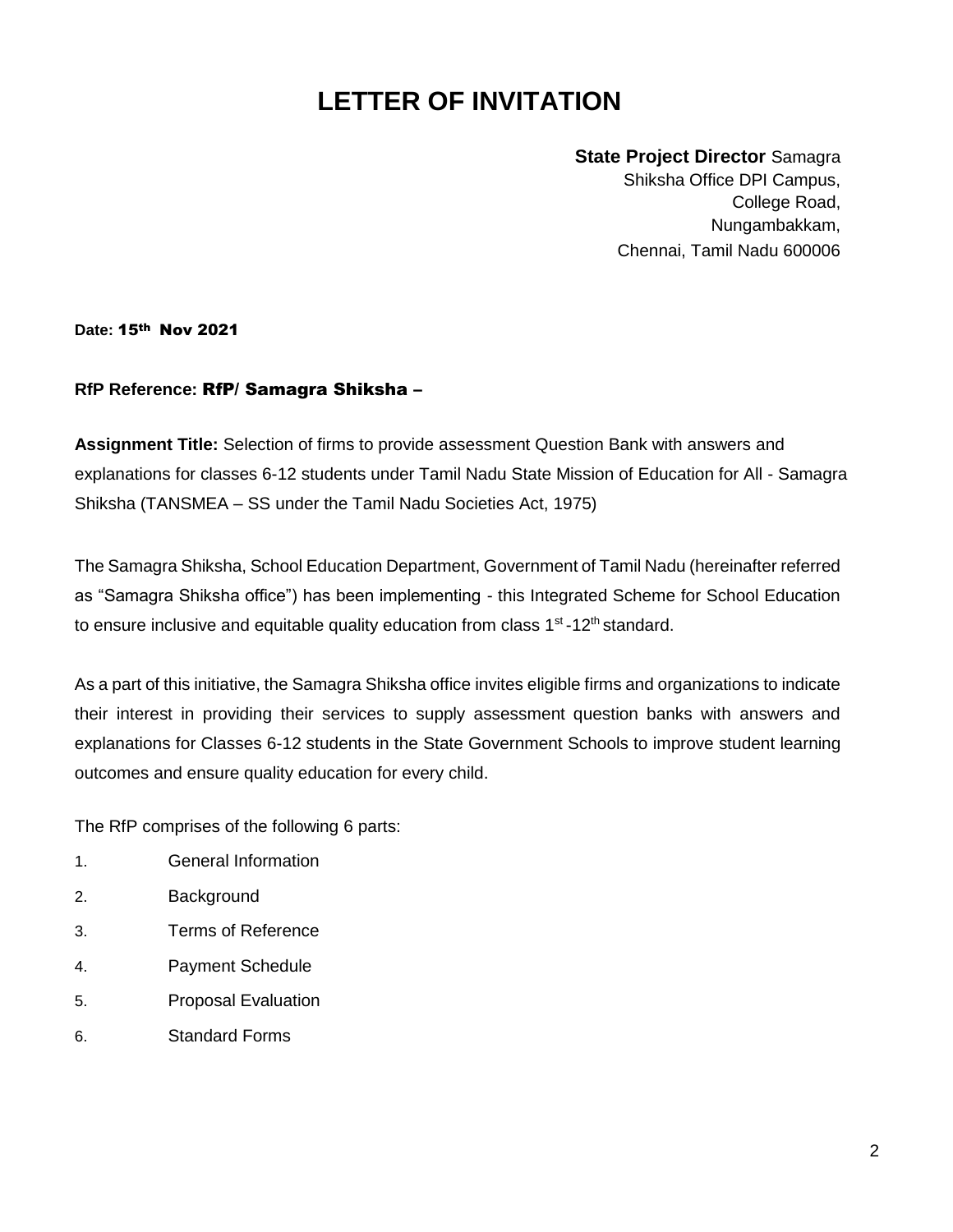## **1. General Information**

## **1.1. RfP Data Sheet**

| No.            | <b>Particulars</b>                                                                                                         | Rema<br>rks                                                                                                                                    |
|----------------|----------------------------------------------------------------------------------------------------------------------------|------------------------------------------------------------------------------------------------------------------------------------------------|
| 1.             | RfP No.                                                                                                                    | RfP/ Samagra Shiksha - XXX                                                                                                                     |
| 2.             | <b>RfP Publication Date</b>                                                                                                | 15-11-2021                                                                                                                                     |
| 3.             | Assignment                                                                                                                 | Assessment Question Bank with Answers and<br>Explanations                                                                                      |
| 4.             | <b>Project Duration</b>                                                                                                    | 12 months                                                                                                                                      |
| 5.             | Pre-bid Meeting (online)                                                                                                   | 25-11-2021 09:30 AM<br>Online Pre-bid Meeting link can be obtained<br>from -official website by 25-11-2021                                     |
| 6.             | Last date and time of<br>submission of Technical<br>Proposal, Financial Proposal<br>and EMD<br>(Original in Physical Copy) | 15-12-2021 11:00 AM<br><b>Submission Details:</b><br>Samagra Shiksha, DPI Campus, College Road,<br>Nungambakkam,<br>Chennai, Tamil Nadu 600006 |
| 7 <sub>1</sub> | Time and date of opening<br>of Pre-qualification<br>Envelope                                                               | 15-12-2021, 03:30 PM                                                                                                                           |
| 8.             | <b>Technical Approach</b><br>Presentation & opening of<br><b>Technical Bids</b>                                            | 16-12-2021, 09:30 AM to 4:30 PM                                                                                                                |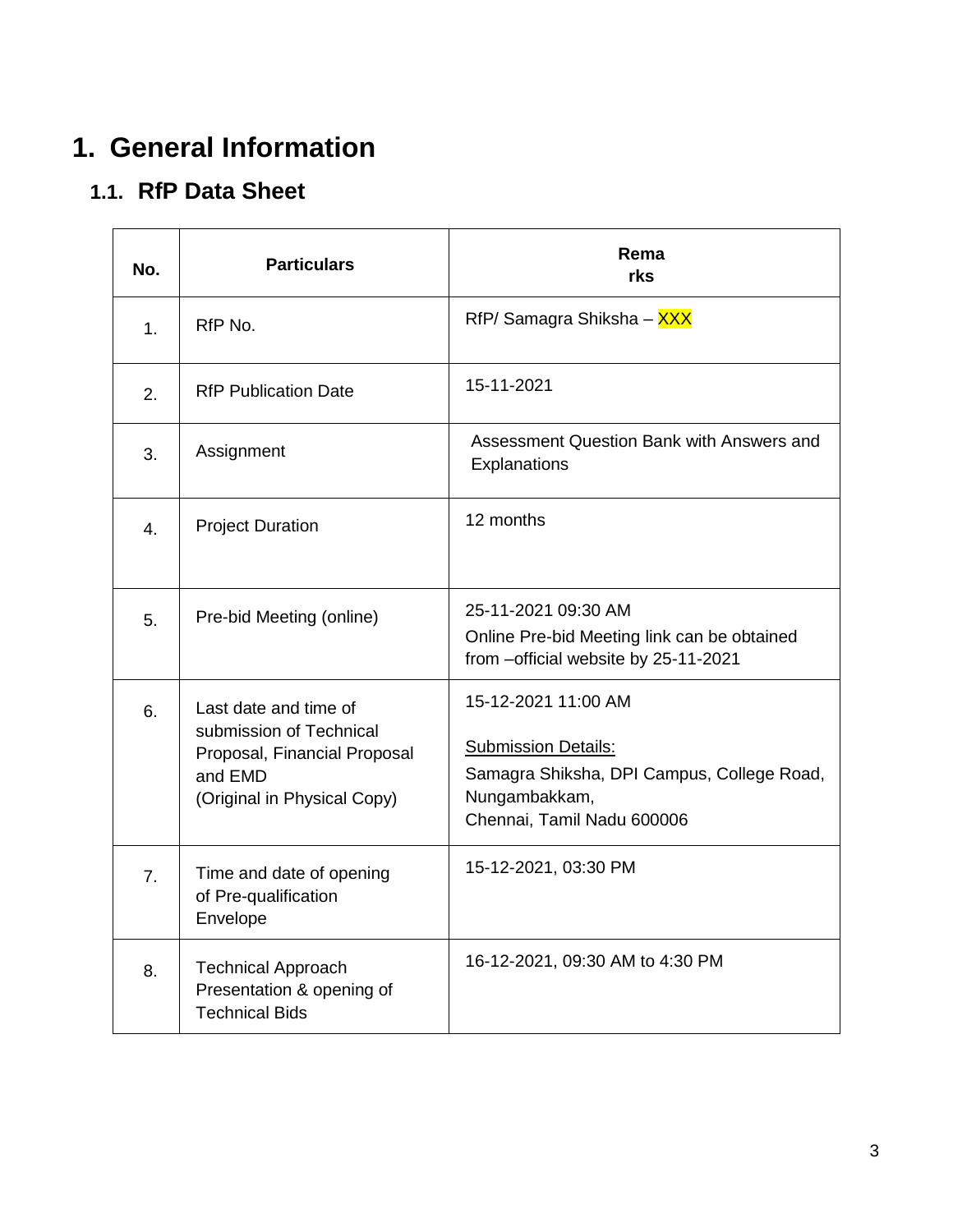| 9.  | Address for Communication                                   | Samagra Shiksha<br>DPI Campus,<br>College Road,<br>Nungambakkam,<br>Chennai, Tamil Nadu - 600006<br>Email: spd.ssatn@gmail.com                 |
|-----|-------------------------------------------------------------|------------------------------------------------------------------------------------------------------------------------------------------------|
| 10. | Point of Contact                                            | 044-28278068                                                                                                                                   |
| 11. | <b>Bid Evaluation</b>                                       | "Quality cum Cost Based Selection (QCBS)"<br>with Technical component and Financial<br>component in the ratio of 80:20                         |
| 12. | <b>Earnest Money Deposit</b><br>(Original in Physical Copy) | Rs. 10,00,000/- (Rs. Ten lakh only)<br>In the form of DD in favor of - "Tamil Nadu<br>State Mission of Education for All - Samagra<br>Shiksha" |

## **1.2. Instructions to the Firm**

### 1.2.1. Introduction

- 1.2.1.1. The Firms are invited to submit a Technical Proposal and a Financial Proposal, as specified in the Data Sheet for the services required for the Assignment named in the Data Sheet. The Proposals will be the basis for contract negotiations and the signing of a contract with the selected Firms.
- 1.2.1.2. Samagra Shiksha office will select a Firm(s) among those whose proposals are accepted, in accordance with the evaluation criteria and selection methodology indicated in Section 5.2.
- 1.2.1.3. Notwithstanding anything contained in this RfP, Samagra Shiksha reserves the right to accept or reject any proposal and to annul the Selection Process and reject all proposals, at any time without any liability or any obligation for such acceptance, rejection or annulment, and without assigning any reasons thereof. Without prejudice to the generality of the above clause, the Samagra Shiksha reserves the right to reject any Proposal if:
	- a. At any time, a material misrepresentation is made or discovered, or
	- b. The firm does not provide, within the time specified by Samagra Shiksha office, the supplemental information sought by Samagra Shiksha for evaluation of the Proposal.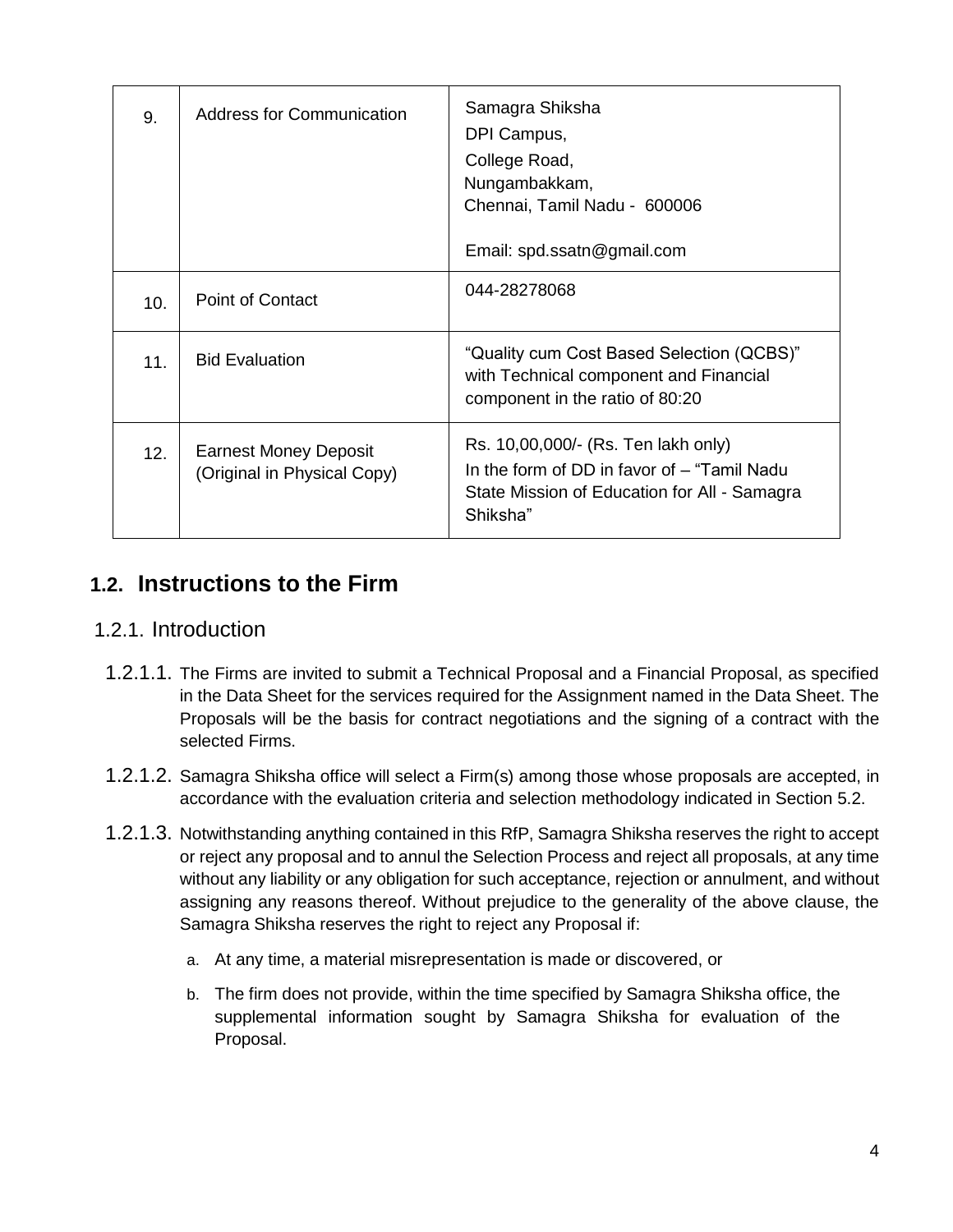- 1.2.1.4. Misrepresentation by/ improper response by/delay or non-submission of supplemental information required from the firm may lead to the disqualification of the firm. The firms shall be responsible for all of the costs associated with the preparation of their Proposals and their participation, visits to Samagra Shiksha office, if any, etc. Samagra Shiksha office will not be responsible or in any way liable for such costs, regardless of the conduct or outcome of the process. Firms may not associate with other firms/organizations in the form of a joint venture or a sub- consultancy arrangement to enhance their qualifications.
- 1.2.1.5. Participating organisations who wish to bid must fulfil the following pre-requisites:-

| SI.            | <b>Pre-Qualification (PQ) Criteria</b>                                                                                                                                                                                                                        |
|----------------|---------------------------------------------------------------------------------------------------------------------------------------------------------------------------------------------------------------------------------------------------------------|
| 1              | Bidder should be an entity registered in India under the Societies Act/Companies Act/ LLP<br>Act/Trust Act and should have been in existence for at least 3 years on the date of publication of<br>tender.                                                    |
| $\overline{2}$ | Bidder should have prior working experience with government educational State apex bodies<br>formalized by Memorandum of Understanding/ Agreement with such government departments in<br>the past 5 years.                                                    |
| 3              | Bidders should have a minimum average income/revenue of at least Rs. 1.0 crore (audited) in the<br>previous four financial years (FY 17-18, FY 18-19, FY 19-20, FY20-21).                                                                                     |
| 4              | The Bidder should not have been blacklisted by Central/State Government/Departments/PSUs in<br>India as on bid submission date.                                                                                                                               |
| 5              | Over the last five years, the firm should have provided at least two assessment related projects<br>of minimum size of Rs. 50 Lakhs for large scale education and skill development projects for<br>government, government agencies or multilateral agencies. |
| 6.             | The Bidder should have done at least 5 projects out of which at least one being a Government<br>project with subject-specific assessments for students in at least one grade for each Component<br>detailed below within the last 3 years.                    |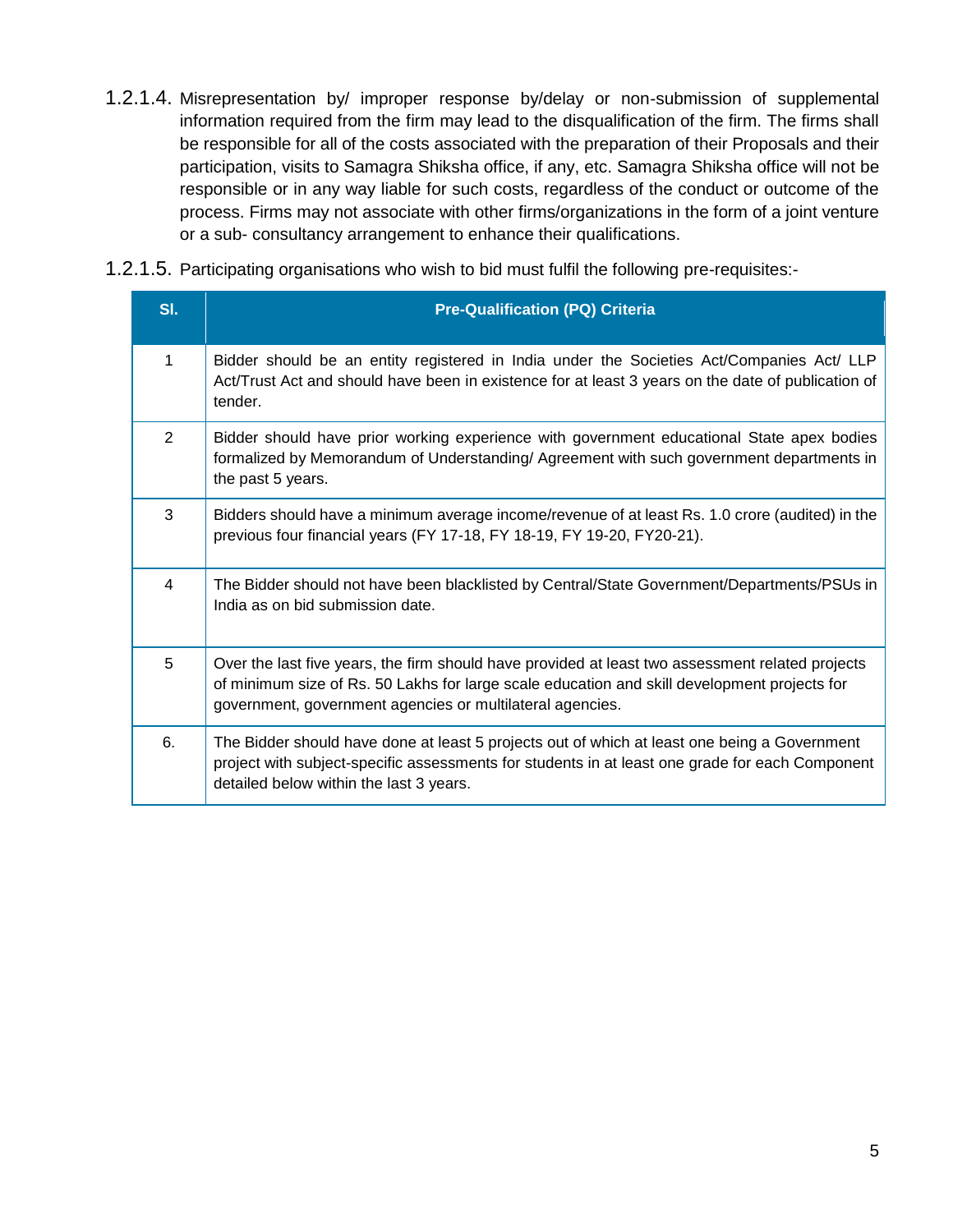### 1.2.2. Clarification and Amendment to the RfP Document

- 1.2.2.1. At any time before the submission of Proposals, the Samagra Shiksha may, for any reason, whether on it's own initiative or in response to a clarification requested by any firm, modify the RfP documents by issuing an Addendum/ Corrigendum. Addenda/ Corrigenda shall be sent only by email or shall be uploaded on Samagra Shiksha office's website.
- 1.2.2.2. Samagra Shiksha may at its discretion extend the deadline for the submission of Proposals by issuing an Addenda/ Corrigenda.
- 1.2.2.3. Firms may request clarification(s) on any item of the RfP document up to the date indicated in the Data Sheet before the Proposal submission date. Any request for clarification must be sent by electronic mail (email) indicated in the Data Sheet. Samagra Shiksha office will respond only by email to such requests and/or will upload the response on the Samagra Shiksha office's website - https://www.tnschools.gov.in (including an explanation of the query but without identifying the source of inquiry).
- 1.2.2.4. All firms are requested to browse the official website & any amendments/ corrigendum/modification will be notified on our website only and such modification will be binding on them.
- 1.2.2.5. In order to allow service providers reasonable time to take the amendment into account in preparing their bids, Samagra Shiksha office at its discretion, may extend the deadline for the submission of bids.

### 1.2.3. Pre-bid Meeting

1.2.3.1. Queries raised by the service providers will be clarified during the pre-bid meeting and / or will be communicated by email to all those who have sent their queries regarding the RfP, by email. Firms are requested to send their pre-bid queries to the email id[: spd.ssatn@gmail.com](mailto:spd.ssatn@gmail.com) at least four days prior to the pre-bid meeting.

### 1.2.4. Preparation of Proposal

- 1.2.4.1. The Proposal shall contain no interlineation or overwriting, except as necessary to correct errors made by the Applicant itself. Any such corrections must be initiated by the person or persons who sign(s) the Proposal.
- 1.2.4.2. The Authorised Representative of the firm should sign all pages of Technical and Financial proposals. The Authorised Representative's authorisation should be confirmed by a written power of attorney or equivalent document by the competent authority accompanying the Proposal.
- 1.2.4.3. Technical Proposal:
	- a. In preparing the Technical Proposal, firms are expected to examine the documents comprising this RfP in detail. Material deficiencies in providing the information requested may result in the rejection of the proposal.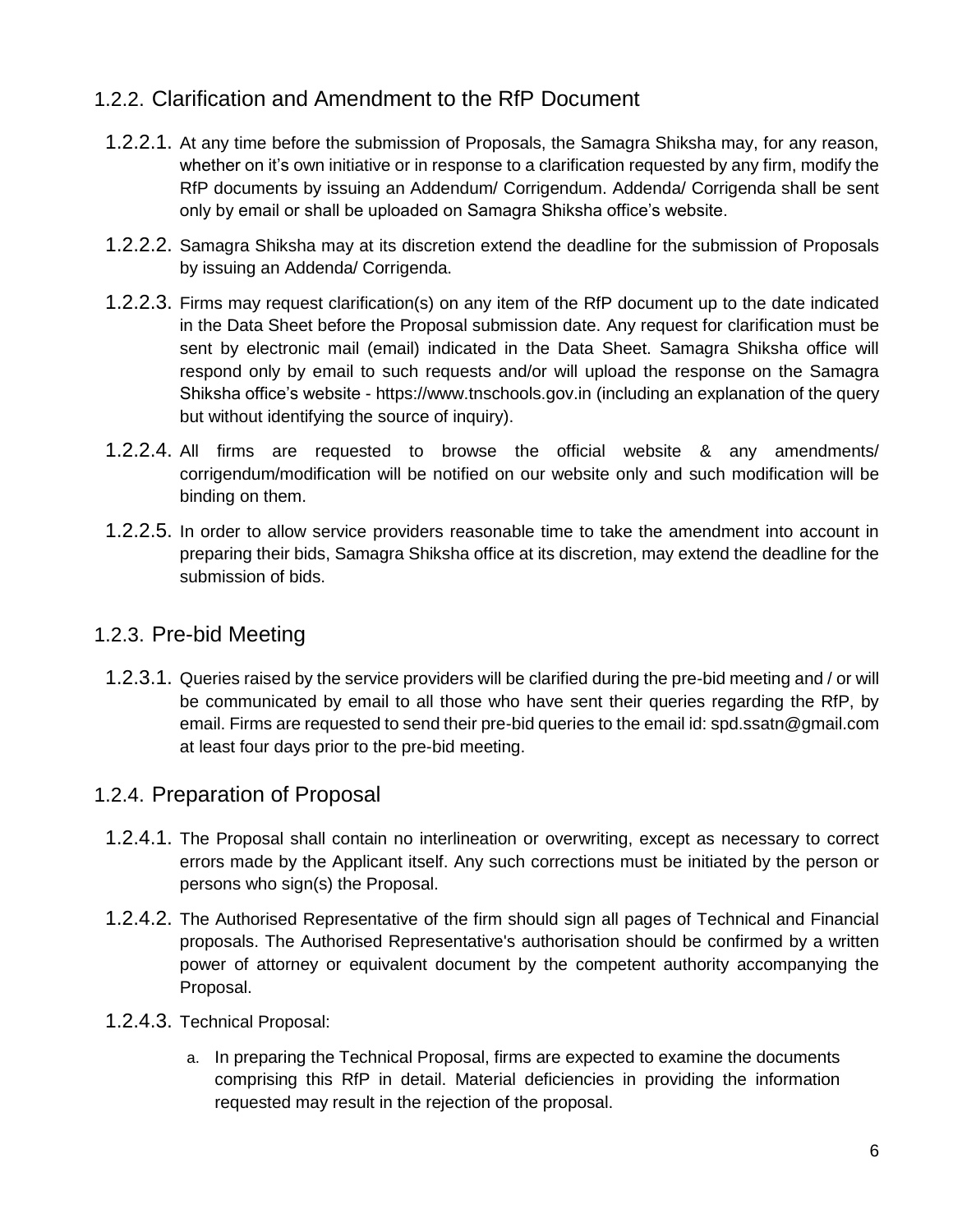- b. Technical proposals should follow the prescribed Standard Forms provided in Section 6.
- c. The Technical Proposal shall not include any Financial Proposal.
- d. Bidders will be invited to make an in-person presentation of their Technical proposal. Financial proposals will be opened after all bidders have presented their technical proposal.
- 1.2.4.4. Financial Proposal
	- a. In preparing the Financial Proposal, firms are expected to take into account the requirements and conditions of the RfP documents. The Financial Proposal should follow Standard Forms provided in Section 6.
	- b. Service Providers must express the price of their services in Indian Rupees.
- 1.2.4.5. Wherever a specific form is prescribed in the Bid document, the firm shall use the form to provide relevant information. If the form does not provide space for any required information, space at the end of the form or additional sheets shall be used to convey the said information. Failing to submit the information in the prescribed format, the bid is liable for rejection. For all other cases, firms shall design a form to hold the required information
- 1.2.4.6. Modification/ Withdrawal of the Bid:
	- a. Firm may modify or withdraw its bid before the due date of bid submission.
	- b. No Bid may be modified after the deadline for submission of bids.
	- c. No Bid may be withdrawn in the interval between the deadline for submission of bids and the expiration of the period of Bid validity specified by the firm on the bid letter form. Withdrawal of a Bid during this interval may result in the firm's forfeiture of its Bid security

### 1.2.5. Submission, Receipt and Opening of Proposals

1.2.5.1. The firm should submit their proposals for Components A, B, C as broadly specified here and detailed under Section 3.

Provision of question bank with answers for Classes 6-12 by concepts specified in the taxonomy listed in Annexure 1. The questions provided must align with the SCERT, Tamil Nadu State syllabus.

- 1. Component A: Class 6-8
- 2. Component B: Class 9-10
- 3. Component C: Class 11-12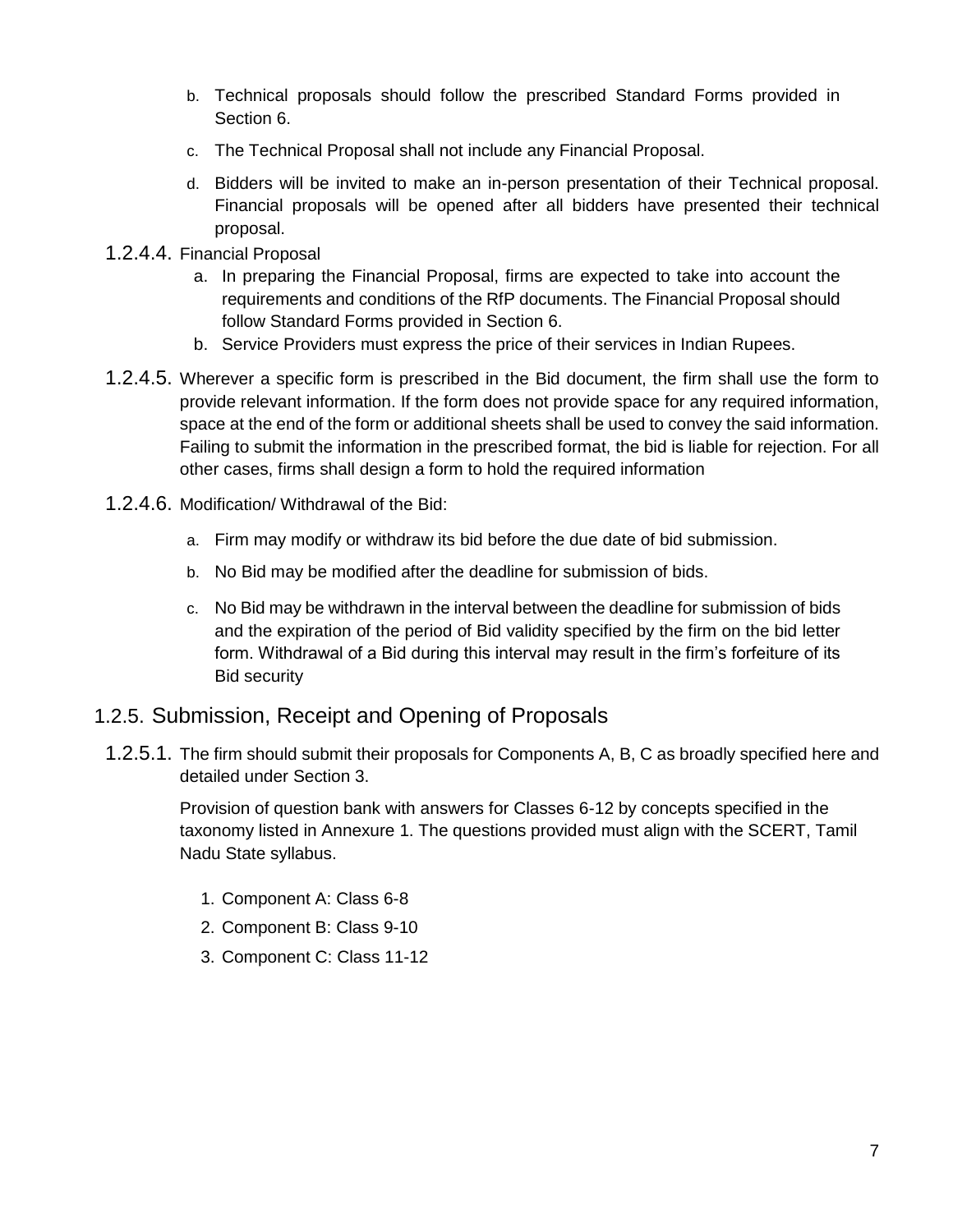- 1.2.5.2. The proposal, its contents and all correspondence and documents shall be in English.
- 1.2.5.3. The proposals shall remain valid for 120 days from the last date of bid submission.
- 1.2.5.4. The completed Proposal must be delivered at the submission address on or before the proposal Due Date (PDD) given before **15-12-2021 11:00 AM**. No Proposal shall be accepted after the closing time.
- 1.2.5.5. The fee should be quoted in the Financial bid only, in case found in the Technical bid that proposal will be rejected.
- 1.2.5.6. Prior to the evaluation of proposals, Samagra Shiksha will determine whether each proposal is responsive to the requirements of the RfP at each evaluation stage. Samagra Shiksha may, at its sole discretion, reject any Proposal that is not responsive hereunder. Samagra Shiksha reserves all rights to accept or reject any proposal without assigning any reason.
- 1.2.5.7. The firm shall submit two (2) copies of the Technical Proposal (one original and one copy) and one copy of the Financial Proposal. The Technical and Financial Proposals must necessarily be 'Hard Bound' separately and all pages serially numbered. 'Hard Bound' implies such binding between two covers through stitching whereby it will not be possible to replace any paper without disturbing the document. In case of any discrepancy between the original and the copy of the technical proposal, the contents as per the original will only be considered.
- 1.2.5.8. The firm must mention details of Components bid for as a label on top of the outer envelope.
- 1.2.5.9. Submission Address:

State Project Director Samagra Shiksha, DPI Campus, College Road, Nungambakkam, Chennai, Tamil Nadu 600006

#### 1.2.5.10. Proposal Submission:

| <b>Envelop</b>                | <b>Content</b>                                                                                          | <b>Forms</b>     |
|-------------------------------|---------------------------------------------------------------------------------------------------------|------------------|
| Pre-qualification<br>Envelope | Request for Proposal (RfP) envelope<br>and EMD (Separately sealed envelope)                             | Form 5A & 5B     |
| <b>RfP</b> Envelope           | <b>Technical Proposal</b><br>(Each of the Components A, B & C must<br>have separately sealed envelopes) | Form 5C, 5D & 5E |
|                               | Financial proposal<br>(Each of the Components A, B & C must<br>have separately sealed envelopes)        | Forms $5F/5G/5H$ |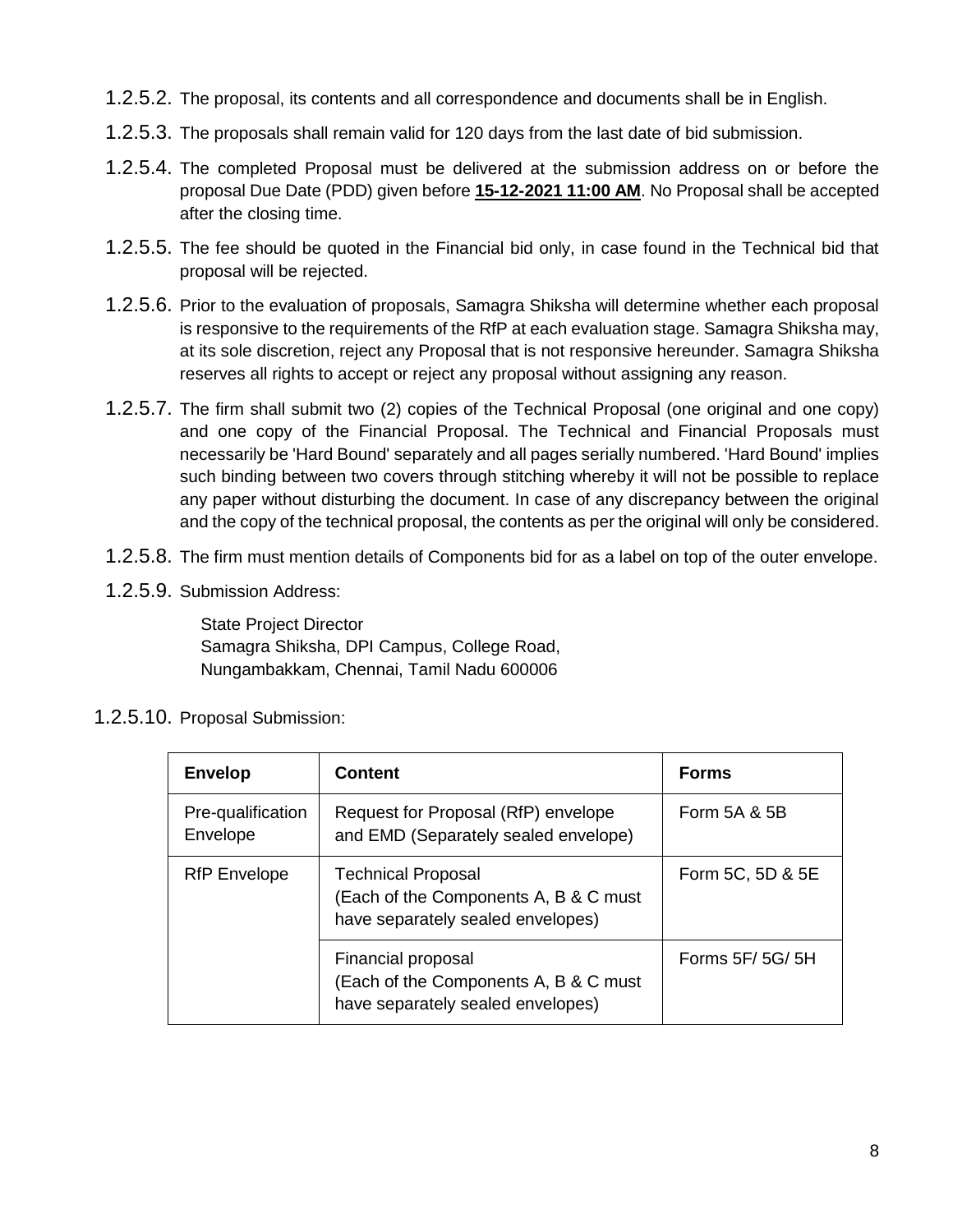- 1.2.5.11. The proposal outer envelope should carry the title of the Components being bid by the Firm. Please submit only one copy of Pre-qualification Envelope (Forms 5A and 5B).
- 1.2.5.12. After the Proposal submission until the contract is awarded, if any firm wishes to contact the Client on any matter related to its proposal, it should do so in writing at the Proposal submission address. Any effort by the firm to influence the Client during the Proposal evaluation, Proposal comparison or contract award decisions may result in the rejection of the firm's proposal.

### 1.2.6. Earnest Money Deposit

- 1.2.6.1. An Earnest Money Deposit (EMD) in the form of a Demand Draft, from a scheduled Indian Bank in favour of "Tamil Nadu State Mission of Education for All - Samagra Shiksha", payable at Chennai, for the sum of Rs.10,00,000 (Rupees Ten Lakh only will be required to be submitted by each firm along with the technical proposal. The EMD amount should be the exact amount and there should be no excess or less amount. If excess or short, the tender status will be shown as invalid. Samagra Shiksha is entitled to cause forfeiture of the EMD if the firm revokes/ withdraws the Bid during the period of its validity and or fails to comply with the conditions.
- 1.2.6.2. Bids received without the specified Earnest Money Deposit shall be summarily rejected.
- 1.2.6.3. Earnest Money Deposits of firms shall be returned, without any interest, within three months after signing the contract with the selected Firm or when the selection process is cancelled by Samagra Shiksha. For the selected Firm, please see Performance Guarantee Section 1.2.7

#### 1.2.7. Performance Guarantee:

1.2.7.1. Samagra Shiksha office will retain the EMD of the successful firm as a Performance Guarantee Security Deposit. The performance security shall remain in force until the satisfactory completion of the contract and will be discharged thereafter.

### 1.2.8. Payment Schedule and Deliverables

- 1.2.8.1. The Scope of Work envisages the work to be undertaken in a phase-wise manner. The time schedule for important deliverables to be submitted to the Samagra Shiksha office and the payment schedule linked to the specified deliverables for various Phases is given as per the deliverable schedule provided in Section 4.
- 1.2.8.2. The payments will be made to the firm after completion of deliverables or as per the deliverables schedule based on submission of an invoice to Samagra Shiksha office.

## **2. Background**

2.1. There is an increased need for convergence between different programmes implemented by Samagra Shiksha and other Directorates of the School Education Department, Government of Tamil Nadu by instilling allocative efficiency and optimal utilization of budgetary and human resources.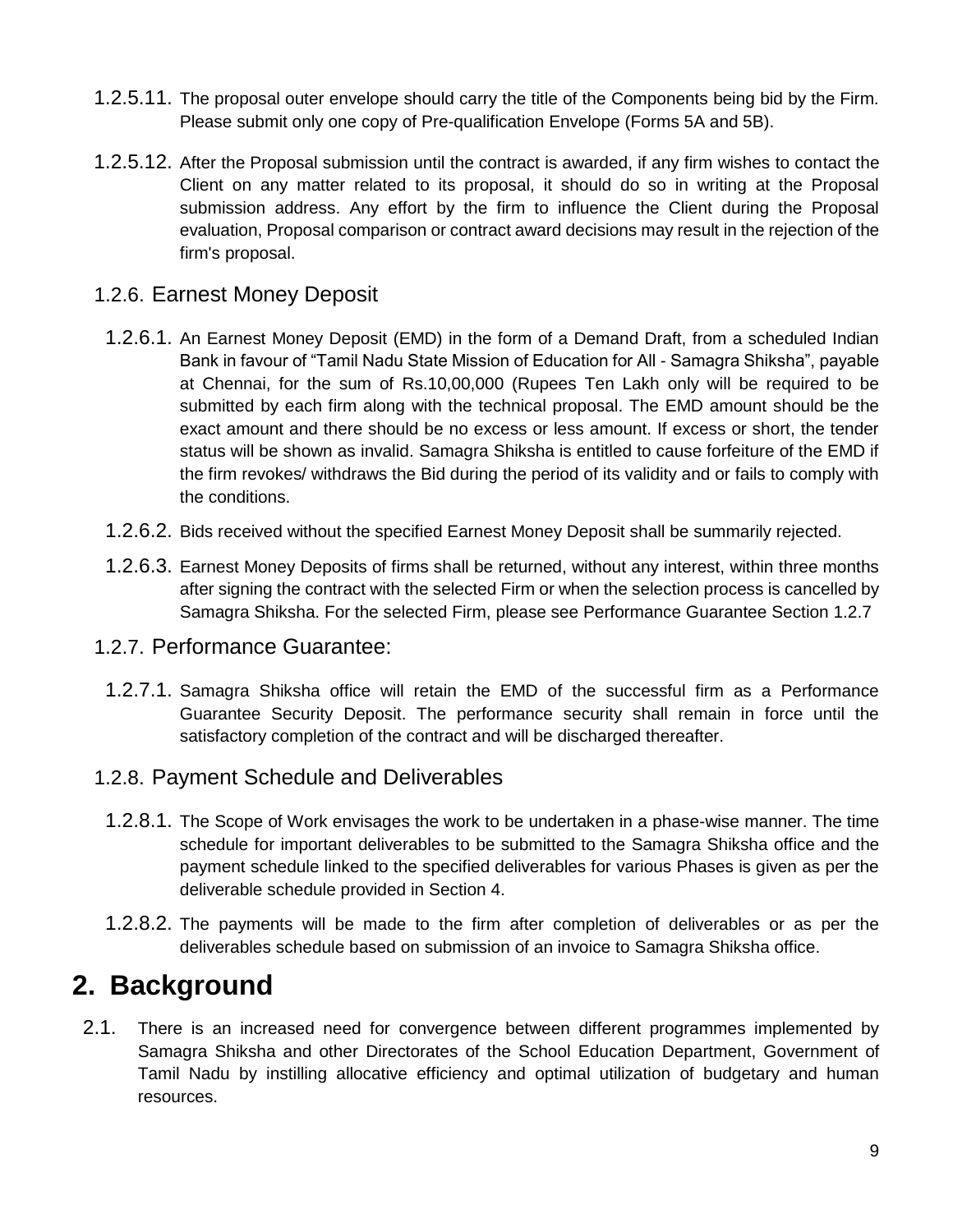- 2.2. Samagra Shiksha is an Integrated Scheme for School Education aimed at ensuring inclusive and equitable quality education from Class 1-12th Standard. Samagra Shiksha subsumes three existing schemes - Sarva Shiksha Abhiyan (SSA), Rashtriya Madhyamik Shiksha Abhiyan (RMSA) and Teacher Education (TE). The main outcomes of the Scheme are envisaged as Universal Access, Equity, Quality and strengthening of Teacher Education Institutions (TEIs) etc.
- 2.3. The broader goal is to improve school's effectiveness in terms of providing quality education and equitable learning outcomes. Samagra Shiksha aims to adopt a holistic approach to education with an intention to bring about administrative reform and focus on the quality of education with an impetus on Teachers and Technology. It aims to introduce growing efforts to promote digital learning, enhance inclusion, reduce gender gaps, skill development, regional balance, and sports & physical education.
- 2.4. Over the years, recognizing the importance of the efforts made to enhance the quality of education, the Tamil Nadu State Government has placed an unprecedented focus on expansion of education, significantly improving the quality of education imparted and ensuring that educational opportunities are available to all segments of the society. With this commitment, the State Government envisages to build human capital by providing universal access, equity, quality at pre-primary to higher secondary level. Thereafter, increasing the enrolment in higher education and bringing in a focus on employability in manufacturing and service sector.
- 2.5. Despite being among the top three States in school education Tamil Nadu got a poor score in learning outcome and quality domain as per the report published of PGI Index in 2021 (stood 22<sup>nd</sup> on this aspect). This poses a significant challenge towards the objectives of Samagra Shiksha Scheme. It has to be noted that by 2030, Tamil Nadu aims to ensure that all girls and boys complete free, equitable and quality primary and secondary education leading to relevant and effective learning outcomes as part of SDGs. Beyond the health consequences of Covid-19, the pandemic has caused the closure of schools and a high proportion of children in the age group of 6-18 are not enrolled in school in 2020 as compared to 2018 in rural areas. In addition to this, according to the ASER Phase I report, one in four children in Class VIII in Tamil Nadu was not able to read Class II level text and only 50% of students studying in Class VIII were able to grasp division. Key indicators from the Unified District Information System (UDISE), and National Achievement Survey (NAS) indicate that the State needs to focus on foundational skills in literacy and numeracy to have better learning outcomes.
- 2.6. The implication of global pandemic and adoption of education technology likely to transform the education ecosystems across India and Tamil Nadu as well. This also creates a various challenge and opportunity to reimagine the future of school education for 68 Lakh students enrolled in government and aided schools across ~45,000 schools in Tamil Nadu (out of 1.2 Crore students and 59,000 schools). In this context, to realize the vision for Tamil Nadu - it is imperative to adopt a targeted project-based approach to improve the learning outcome, quality and equity dimension for the school education. As a part of this approach, it is important to work together with relevant stakeholders for identification of strategic initiatives of high significance and devise a transformational roadmap.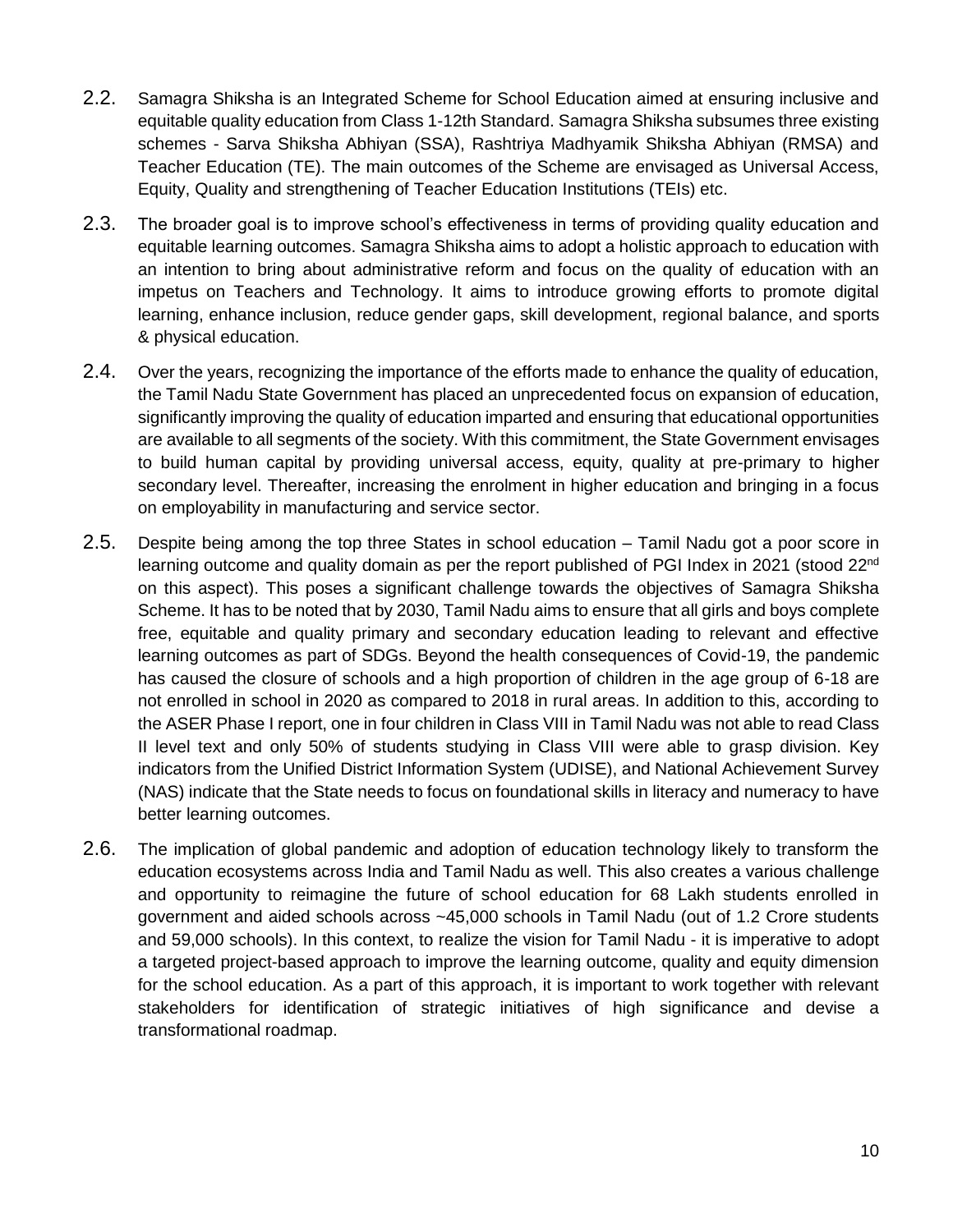## **3. Terms of Reference**

## **3.1. Overview**

The firm(s) selected through this RfP is expected to deliver their services to supply question banks with answers and explanations for Classes 6-12. The assessment questions should be provided in English and Tamil. The questions provided must align with the SCERT Tamil Nadu State syllabus taxonomy, attached as Annexure 1. The State School Education Department will roll out the student assessments at scale in all government schools through the network of Hi-Tech computer labs. The core objective of the assessments is to stimulate and enhance critical thinking, problem solving, analytical and communication skills among students while understanding their learning outcomes to improve education services provided to students.

The Questions and answers bank have three Components:

- 1. Component A: Class 6-8
- 2. Component B: Class 9-10
- 3. Component C: Class 11-12

The projects for each Component would be covered under three phases as detailed below:

- **1. Phase 1 – Term 1 (T+3 month i.e., 3 months)**
	- Question Bank for State syllabus Term 1 Questions and Answers along with explanations to be created for Classes 6-12 and submitted to Samagra Shiksha during the first two weeks of Month 1 for review and feedback.
- **2. Phase 2 – Term 2 (T+5 months i.e., 2 months)**
	- Question Bank for State syllabus Term 2 Questions and Answers along with explanations to be created for Classes 6-12 and submitted to Samagra Shiksha during the first two weeks of Month 3 for review and feedback.
- **3. Phase 3 – Term 3 (T+8 months i.e., 3 months)**
	- Question Bank for State syllabus Term 3 Questions and Answers along with explanations to be created for Classes 6-12 and submitted to the State office during the first two weeks of Month 5 for review and feedback.

## **3.2. Scope of Work**

The detailed scope of work is applicable across three phases:

### 3.2.1. Question & Answer Bank Content:

- 1. The Selected firm(s) should have **two academic resource persons** per subject. The resources would be required to be highly qualified academicians with prior education sector experience, especially working with the Government of Tamil Nadu and preferably Government School students.
- 2. The selected firm(s) will provide a question bank with answers for Classes 6-12 by concepts specified in the taxonomy listed in Annexure 1.
- 3. The questions provided must align with the SCERT, Tamil Nadu State syllabus and must be articulated in a manner that is simple and understandable for the Government School students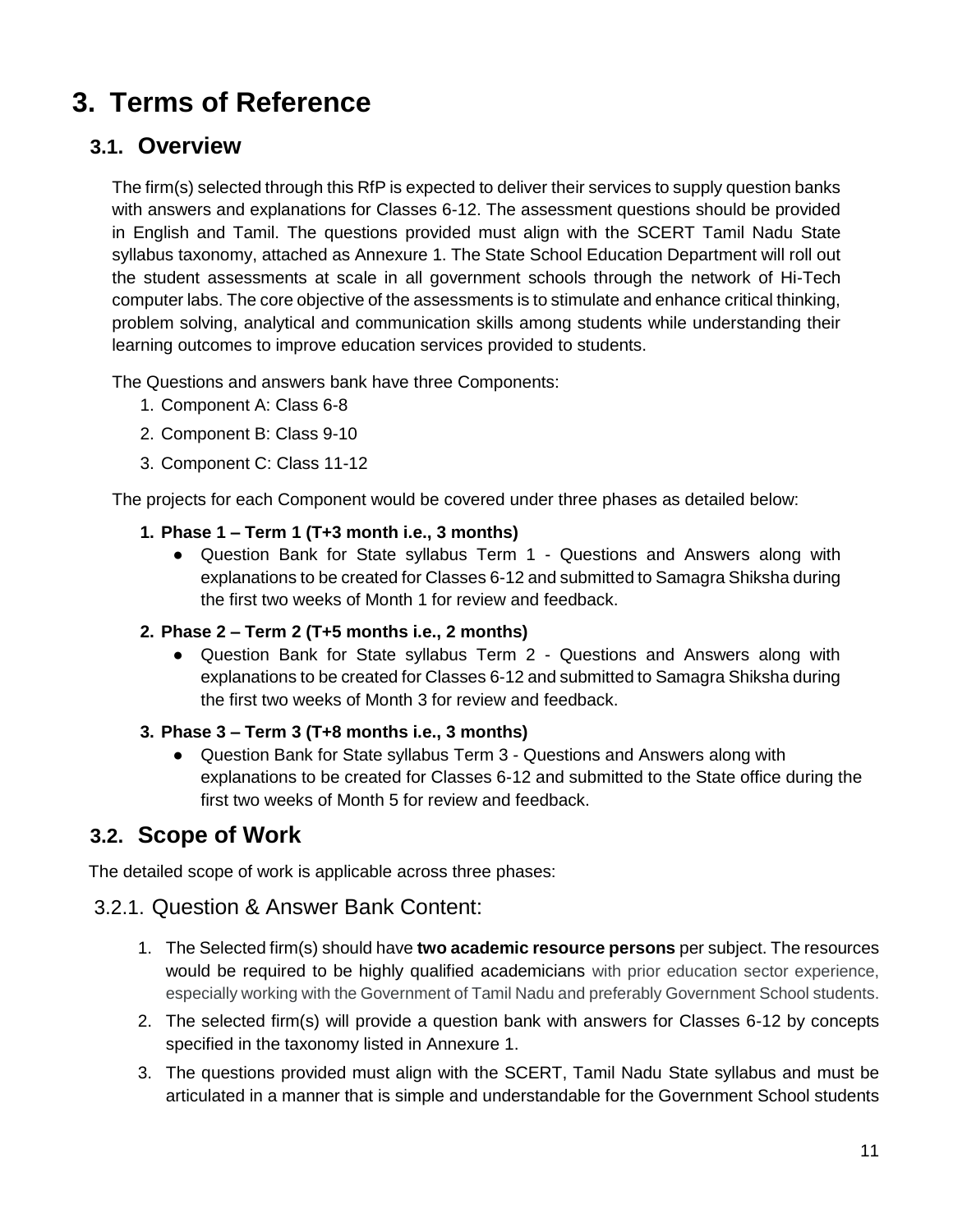- 4. The questions provided must stimulate deeper conceptual understanding as well as lateral thinking. The questions will be evaluated by the Technical Committee to ensure that they are not oriented towards training students for Competitive Examinations.
- 5. The Questions and Answer bank should be indigenously prepared by the Selected firm(s) and must not lead to infringement of copyrights of any other third party.
- 6. For each concept specified, the selected firm(s) is to provide a five differentiated structuring of the concept questions along with five questions per structuring along with answers and explanations.
- 7. The question structuring should be reflected with each question being classified as
	- a. Easy, Medium and Hard by concept
	- b. Categorised as Knowledge, Understanding and Application within HOTS framework
	- c. For each concept, there can be a maximum of three easy questions structuring and a minimum of one medium and one hard question.
	- d. For each concept, there should be at least one question of each category.
	- e. The table below indicates 12 different ways of structuring a particular concept. A Bidder may choose five among these combinations. An example illustration has been provided below for any given concept.

| Table 1 | Knowledge | Application | <b>Skills</b> | <b>HOTS</b> |
|---------|-----------|-------------|---------------|-------------|
| Easy    |           | 2           |               |             |
| Medium  |           |             |               |             |
| Hard    |           |             |               |             |

The Bidder having decided on the above structuring for a particular concept shall have to provide a total of 25 questions as indicated below:

| Table 2 | Knowledge | Application | <b>Skills</b> | <b>HOTS</b> |
|---------|-----------|-------------|---------------|-------------|
| Easy    |           | 10          |               |             |
| Medium  | 5         |             | 5             |             |
| Hard    |           |             |               | 5           |

*\*The Bidder has the liberty to decide upon the distribution in Table 1. However, this is constrained by Points 4(c) and 4(d) above.*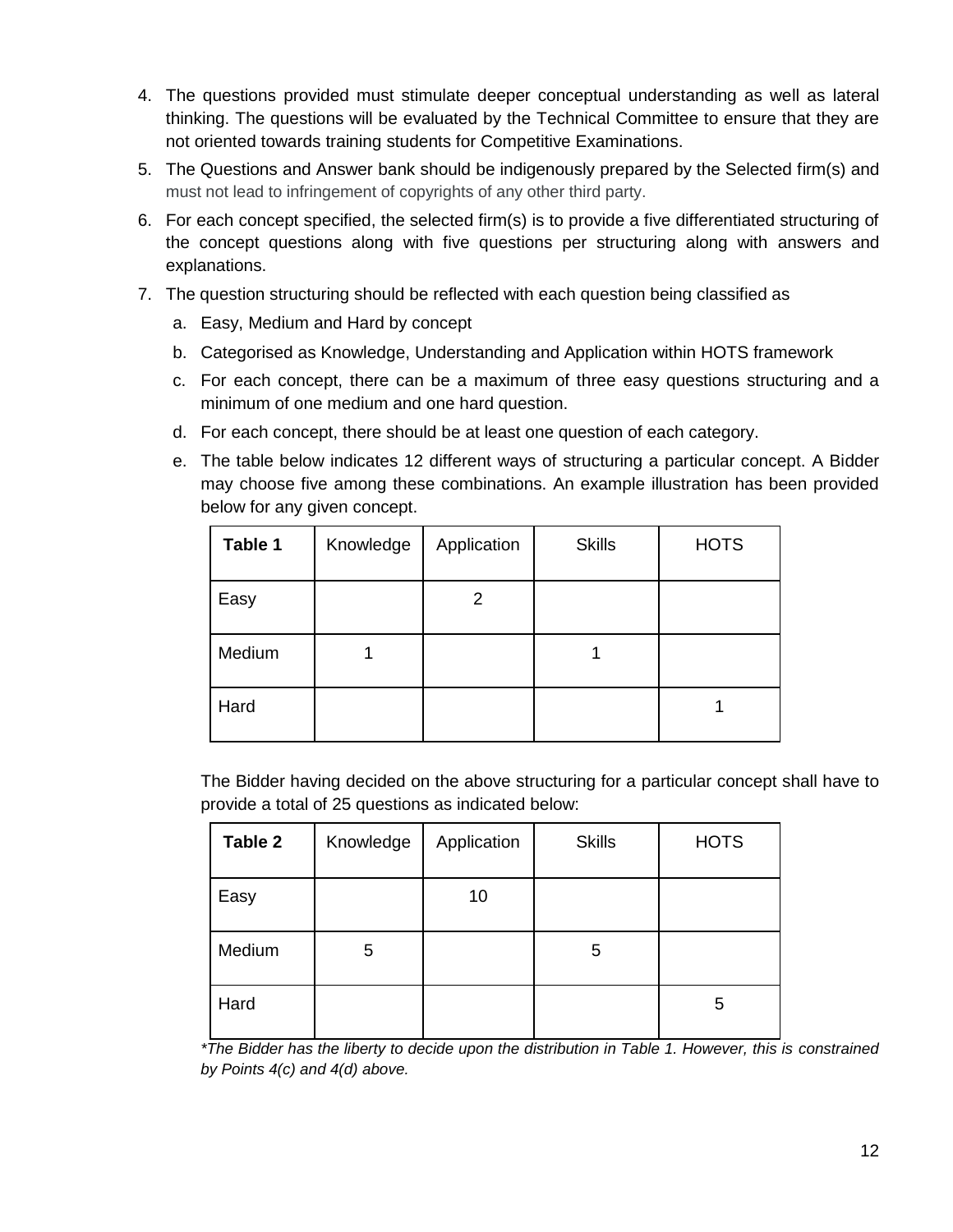- 8. The questions can be in the format of fill in the blanks, multiple choice, match the following, short paragraph and image based questions/ answers and other relevant options that are adaptable to the Department's Education Management and Information System (EMIS).
	- a. The images provided for each question should be high-resolution images as per specifications provided by the Department's EMIS Committee.
- 9. The selected firm(s) should enter the questions in the Question Management tool/ specified format like Excel or word document provided by Samagra Shiksha.
- 10. For each question provided, the answers must include how the answer was arrived at. For numerical answer based questions, the stepwise arrival at answer must be provided while for non-numerical questions, explanatory paragraph(s) with/ without images must be provided.
	- a. The answer options provided must give a clear view of misconceptions based on which option was chosen to let the teacher evaluate the level of remediation needed by the teacher.
	- b. The misconception options being provided must also have an explanatory note on how these options are building misconceptions in the student's mind.
	- c. A question will be termed complete only when questions, answers, misconception options, explanations and the explanation for misconception options are mentioned in a comprehensive manner.
	- d. The questions should look to assess the student's depth of understanding. In order to assess this, the questions should be structured in such a way that answers chosen/ written by students would provide a framework that would allow the teacher to understand the student's level of understanding.
- 11. The answers explanation can be provided in video format with Tamil and English audio wherever needed by the selected firm(s).
- 12. The question and answer bank must be provided in Tamil and English and the articulation must be readable for a base level Tamil and English speaker respectively.
- 13. The question and answer bank must be provided as per the below schedule based on the taxonomy and concept delivery plan specified in Annexure 1:
	- a. **Phase 1:** Term 1 Chapters/ Concepts 16th Day of  $T_0 + 2$  months
	- b. **Phase 2:** Term 2 Chapters/ Concepts 16th Day of  $T_0 + 4$  months
	- c. **Phase 3:** Term 3 Chapters/ Concepts 16th Day of  $T_0 + 6$  months
- 14. All the questions supplied by the service provider will be reviewed by a State Technical Evaluation Committee and feedback will be given for further improvements if required and needed. Based on the feedback provided, Questions need to be reworked and supplied accordingly.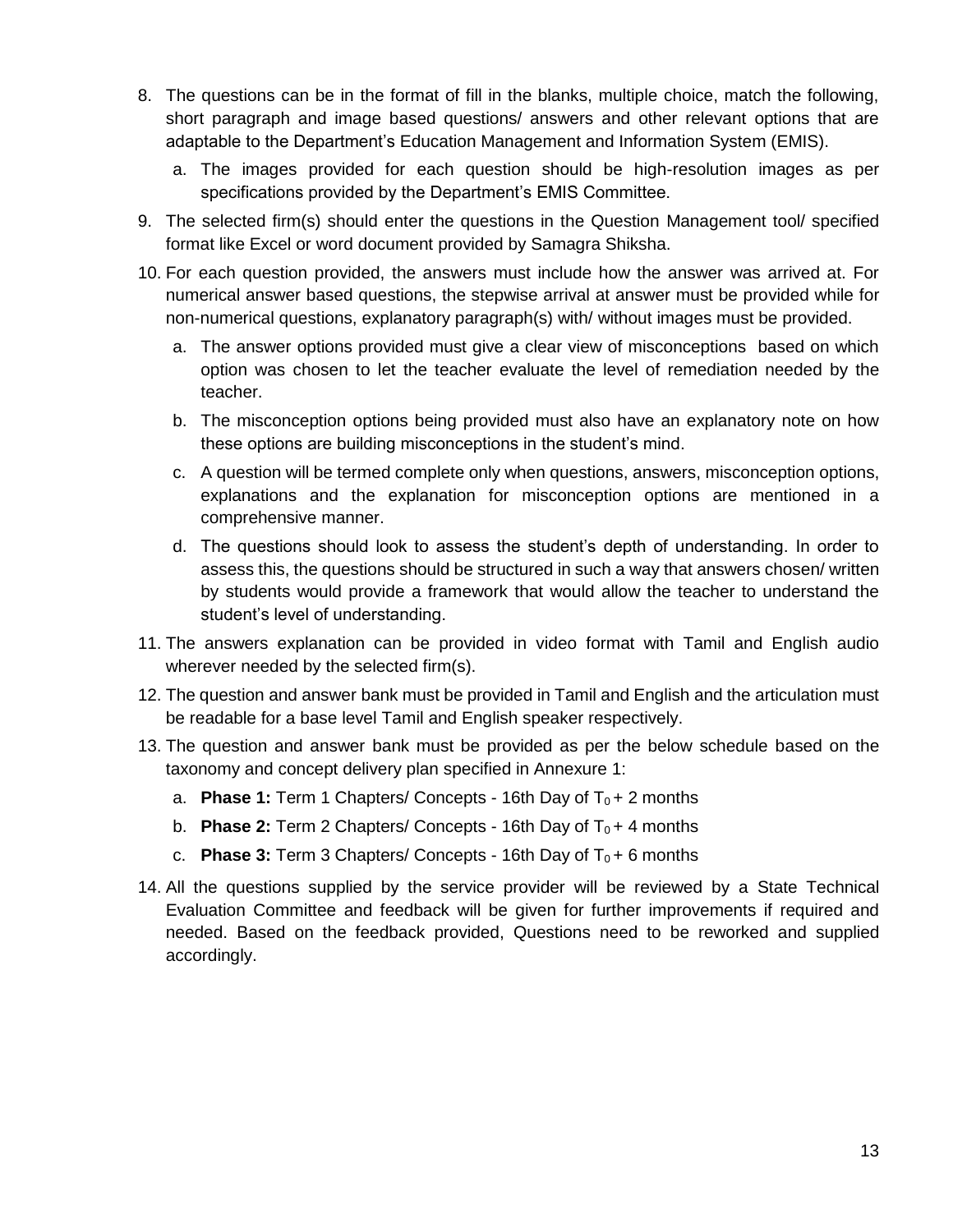## 3.2.2. Technology Team

3.2.2.1. The technology team of the selected firm(s) will work with the School Education Department Technology team to integrate Question and Answer Bank effectively into assessments implementation.

| 3.2.2.2. For each Component, the selected firm should provide a Technology team as per roles and |  |  |
|--------------------------------------------------------------------------------------------------|--|--|
| skillset specified in the table below.                                                           |  |  |

| Role                   | <b>Educational</b>                                                                                                                 | <b>Exper Skills</b> |                                                                                                                                                                                                                                                                                                                                                                                                                                                                                            | <b>Indicative Job Description</b>                                                                                                                                                                                                                                                                                                                                                                                                                                                         | No.<br>of                                                                               |
|------------------------|------------------------------------------------------------------------------------------------------------------------------------|---------------------|--------------------------------------------------------------------------------------------------------------------------------------------------------------------------------------------------------------------------------------------------------------------------------------------------------------------------------------------------------------------------------------------------------------------------------------------------------------------------------------------|-------------------------------------------------------------------------------------------------------------------------------------------------------------------------------------------------------------------------------------------------------------------------------------------------------------------------------------------------------------------------------------------------------------------------------------------------------------------------------------------|-----------------------------------------------------------------------------------------|
|                        | Qualification                                                                                                                      | ience               |                                                                                                                                                                                                                                                                                                                                                                                                                                                                                            |                                                                                                                                                                                                                                                                                                                                                                                                                                                                                           | <b>Resources</b>                                                                        |
| Project<br>Managers    | Minimum<br>Bachelor's<br>degree,<br>Masters degree<br>preferred but<br>not necessary                                               | $3 - 4$<br>years    | <b>Project Management</b><br>$\bullet$<br>Requirement<br>gathering and<br>documentation<br>MS Office Tool and<br>Google Suite<br>Analytical skills with<br>specific ability to work<br>with large scale data<br>Understanding of<br><b>Education Sector and</b><br>Experience of<br>working in and<br>managing projects<br>involving multiple<br>stakeholders<br>Experience of<br>working in the<br>EdTech industry,<br>preferably with<br>government<br>educational state<br>apex bodies. | with<br>Interact<br>various<br>stakeholders<br>the<br>across<br>departments to coordinate the<br>ensure smooth integration of<br>the Question and answer<br>including<br>gathering<br>bank<br>requirements with appropriate<br>documentation.<br>The role would also require<br>the resource to coordinate the<br>of<br>module<br>process<br>rollout,<br>development<br>and<br>training<br>videos/<br>prepare<br>modules,<br>and<br>Frequently<br>Questions<br>for end<br>Asked<br>users. | 1 (45 person-<br>days equally<br>divided among<br><b>Three</b><br>submission<br>Phases) |
| Database<br>Developers | Minimum<br>Diploma /<br>Bachelor's<br>degree in<br>Computer<br>Science / IT /<br>Other<br>engineering<br>fields/BCA/<br><b>MCA</b> | $3 - 4$<br>years    | <b>Experience in MySQL</b><br>Database, SQL<br>Queries, Stored<br>Procedure, views and<br>query optimisation for<br>performance<br>Working knowledge<br>of NoSQL is desirable<br>but not mandatory                                                                                                                                                                                                                                                                                         | Create and manage tables in<br>MySQL for various modules,<br>, views<br>and<br>Stored<br>write<br>Procedures,<br>and<br>optimize queries for reports,<br>optimise queries for load and<br>performance                                                                                                                                                                                                                                                                                     | 1 (Full time<br>person for 12<br>months)                                                |

## 3.2.3. Costing:

- 1. The Bidder should provide a breakup of costs involved and quote the price on a per question basis.
	- a. The price quoted must be segmented by Component as listed below: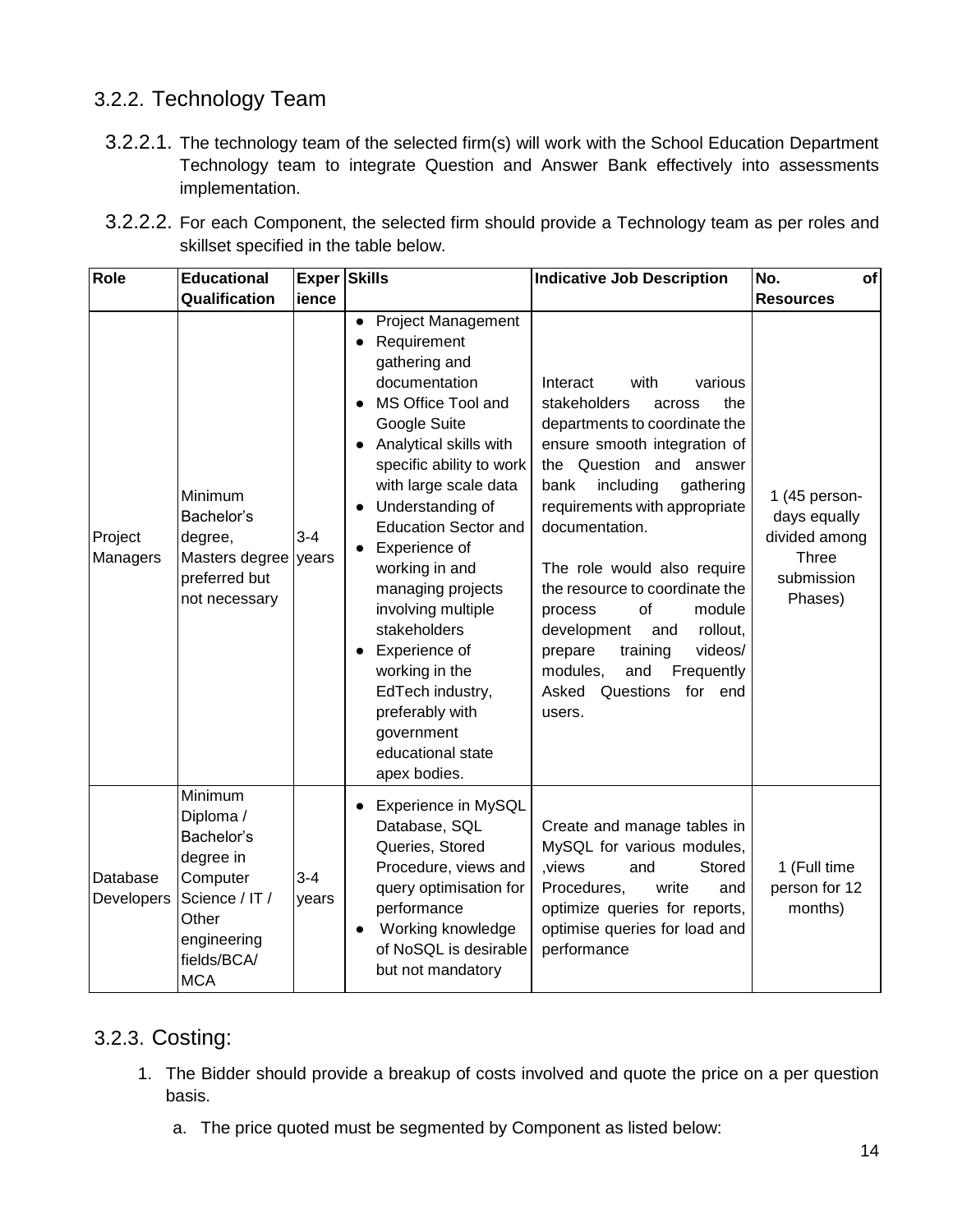- i. Component A: Class 6-8, (Form 5F)
- ii. Component B: Class 9-10, (Form 5G)
- iii. Component C: Class 11-12, (Form 5H)
- b. For additional requirements on Question and Answer bank, the Bidder will provide the questions and answers with explanations as per the scope on mutually agreed timelines at the same pricing of the original agreement for a period of upto 1 year.
- c. It is necessary that the bidder should submit proposals for all the Components listed.
- 2. If one selected firm is unable to give the required number of questions, then Samagra Shiksha will balance to build the question bank utilising resources from other bidders for the same category
	- a. In such an event, other selected service providers will be onboarded at the same pricing as the lowest price Bidder (L1).
- 3. Payment will be made by Samagra Shiksha based on the number of questions approved by the Technical Evaluation Committee for each phase.

## 3.2.4. Other Guidelines

- 1. Interested firms must submit the proposals for all Components A, B, and C individually.
- 2. The School Education Department will own the IP Rights of the Questions and Answers bank provided by the chosen Bidder as part of the project. The content provided cannot be replicated, sold or circulated to other public forums without prior permission of Samagra Shiksha.
- 3. Samagra Shiksha will reserve the right to translate the content to any other language as required by the Department.

## **4. Payment Schedule**

The selected firm(s) will be paid when the Technical Evaluation Committee confirms each phase deliverables to be complete with all questions, answers and satisfactory learning assessment oriented explanations being provided.

| SI.<br><b>No</b> | <b>Phases</b> | <b>Delivery of Q&amp;A</b><br><b>Bank</b> | <b>Payment Schedule</b> | <b>Approval Process</b>                          |
|------------------|---------------|-------------------------------------------|-------------------------|--------------------------------------------------|
|                  | Phase - 1     | Term 1: 16th Day of<br>$T_0 + 2$ months   | Last week of Month 4    | Upon delivery, the<br><b>Technical Committee</b> |
| 2.               | Phase $-2$    | Term 2: 16th Day of<br>$T_0 + 4$ months   | Last week of Month 6    | will review and approve<br>the received Question |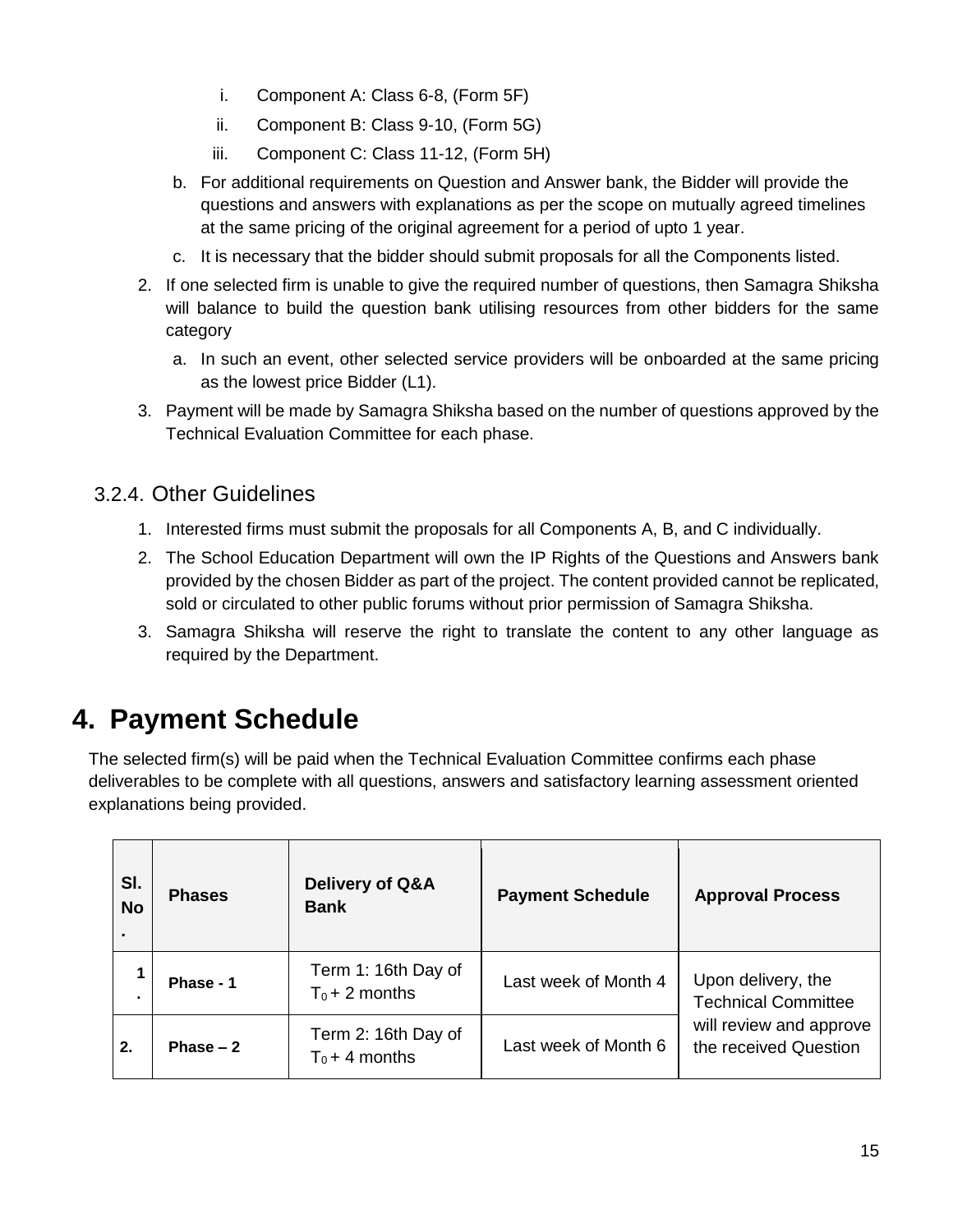$T<sub>o</sub>$  is the day the Work Order is issued.

If the selected firm(s) deliverable is delayed by more than **1 month from scheduled timelines**, then there will be a penalty of **1% per month deduction on the payment** applied as per Samagra Shiksha's discretion.

## **5. Proposal Evaluation**

## **5.1. Evaluation Criteria**

- 5.1.1. The evaluation for each Component will be carried out individually. If a firm is bidding for more than one Component, then please submit documents as detailed in Section 1.2.5.10
- 5.1.2. The technical document submitted by the firm would be evaluated as per the following criteria.

| SI. No | <b>Evaluation Criteria*</b>   | <b>Max points</b> |
|--------|-------------------------------|-------------------|
| 1      | Firm Level Qualification      | 35                |
| 2      | <b>Technical Presentation</b> | 15                |
| 3      | Project Team                  | 50                |
|        | Total                         | 100               |

5.1.3. The firms are requested to submit the supporting documents in the sequence of evaluation parameters as mentioned below:

| SI.<br><b>No</b> | <b>Evaluation Criteria</b>                                                                                                          | <b>Max</b><br><b>Points</b> | <b>Criteria for Awarding points</b>                                          |
|------------------|-------------------------------------------------------------------------------------------------------------------------------------|-----------------------------|------------------------------------------------------------------------------|
|                  | 1. Firm Level Qualification                                                                                                         |                             |                                                                              |
|                  | <b>Financial Strength: Audited Balance</b><br>Sheet indicating Annual Turnover<br>certified by Statutory Auditor to<br>be attached. | 5                           | Average turnover in last four financial<br>year, Rs.<br>a) $1-5$ crores $-2$ |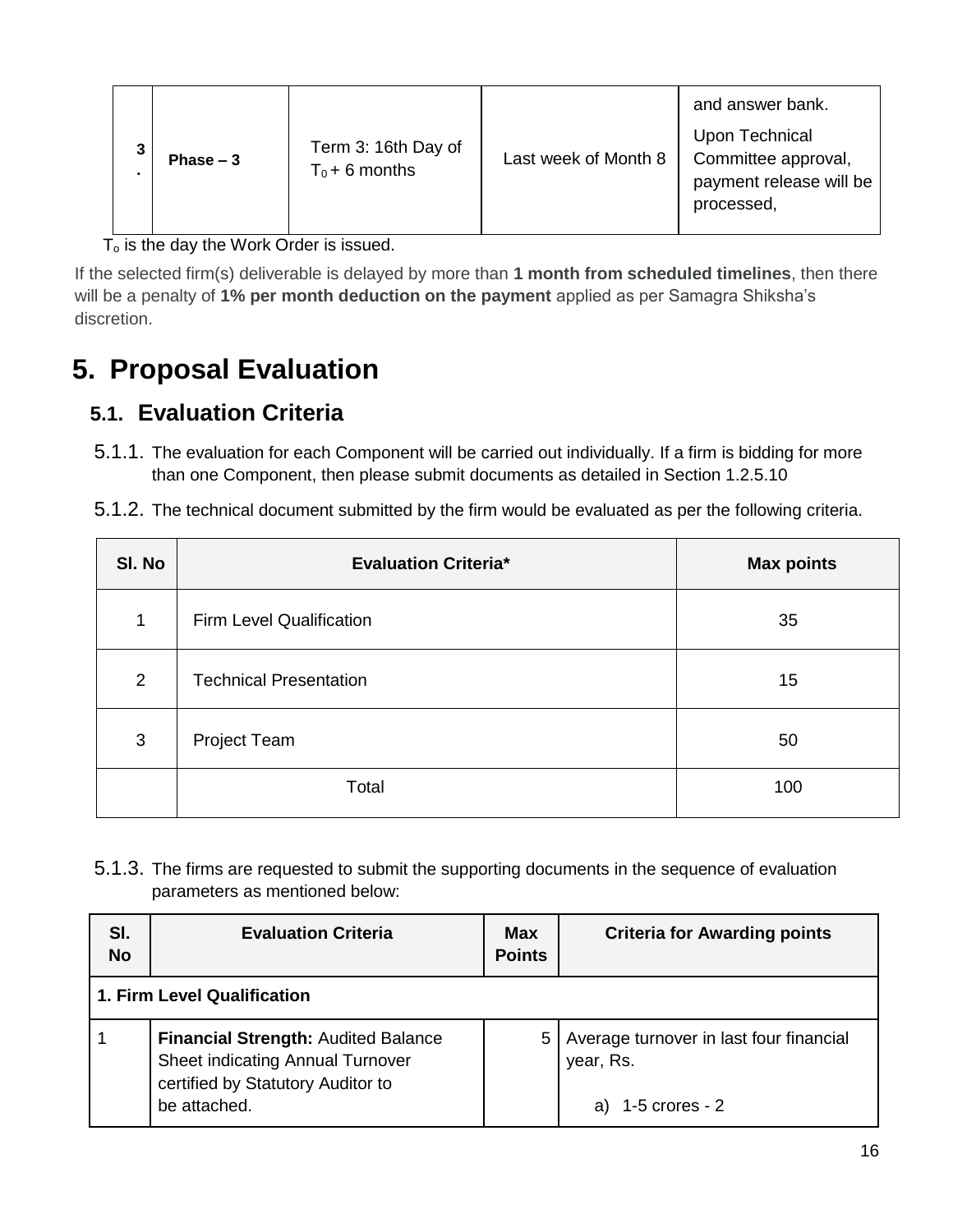|                | [Form 5B of this RfP to be filled]                                                                                                                                                                                                                                                                                                                                 |                  | b) $5-10$ crores $-3$<br>c) 10 crores & above $-5$                                                                                                                                                                                                                                                                        |
|----------------|--------------------------------------------------------------------------------------------------------------------------------------------------------------------------------------------------------------------------------------------------------------------------------------------------------------------------------------------------------------------|------------------|---------------------------------------------------------------------------------------------------------------------------------------------------------------------------------------------------------------------------------------------------------------------------------------------------------------------------|
| $\overline{2}$ | Public Sector Experience: Over the last<br>5 years, the firm should have provided<br>assessment related services to the<br>government, government agencies or<br>multilateral agencies in area of public<br>sector in India, preferably Tamil Nadu<br><b>State Governments or Government</b><br>Agencies<br>[Form 5C of this RfP to be filled for each<br>project] | 15 <sub>15</sub> | <b>Public Sector Projects</b><br>Total number of projects with the size of<br>INR 1 crore & above:<br>a) Less than 5 projects $-5$ points<br>b) $5-10$ projects $-7$ points<br>More than 10 projects $-12$<br>$\mathsf{C}$<br>points<br>A minimum 2 projects done with Tamil<br>Nadu State Government - Bonus 3<br>points |
| 3              | <b>Education and Skills Experience:</b><br>Over the last five (5) years, the firm<br>should have provided:<br>a. Assessment related services for large<br>scale education and skill development<br>projects for government, government<br>agencies or multilateral agencies.<br>2. Technical Proposal & Presentation                                               | 15               | <b>Projects in Education &amp; Skills</b><br>a. Total number of projects with the size<br>of INR 1 crore & above<br>i. Less than 3 projects $-10$ points<br>ii. 3-5 projects - 15 points<br>iii. More than 5 projects $-20$ points                                                                                        |
| $\overline{2}$ | <b>Technical Proposal</b>                                                                                                                                                                                                                                                                                                                                          | 15               | Points will be awarded as follows:                                                                                                                                                                                                                                                                                        |
|                | [Form 5D of this RfP to be filled]<br>3. Project Team                                                                                                                                                                                                                                                                                                              |                  | a. Technical Approach & Methodology,<br>and Quality Assurance<br>b. Presentation - 15 points                                                                                                                                                                                                                              |
|                |                                                                                                                                                                                                                                                                                                                                                                    |                  |                                                                                                                                                                                                                                                                                                                           |
| 1.             | <b>Qualification &amp; Professional</b><br><b>Experience of Key Personnel</b><br>[Form 5D of this RfP to be filled]                                                                                                                                                                                                                                                | 50               | Points will be awarded as follows for<br>Components A, B, C:<br>Points will be awarded in respect to CV<br>and profile furnished for the proposed<br>key personnel to be deployed on the<br>project with relevant experience across<br>Academic and technology resource<br>persons for each Component.                    |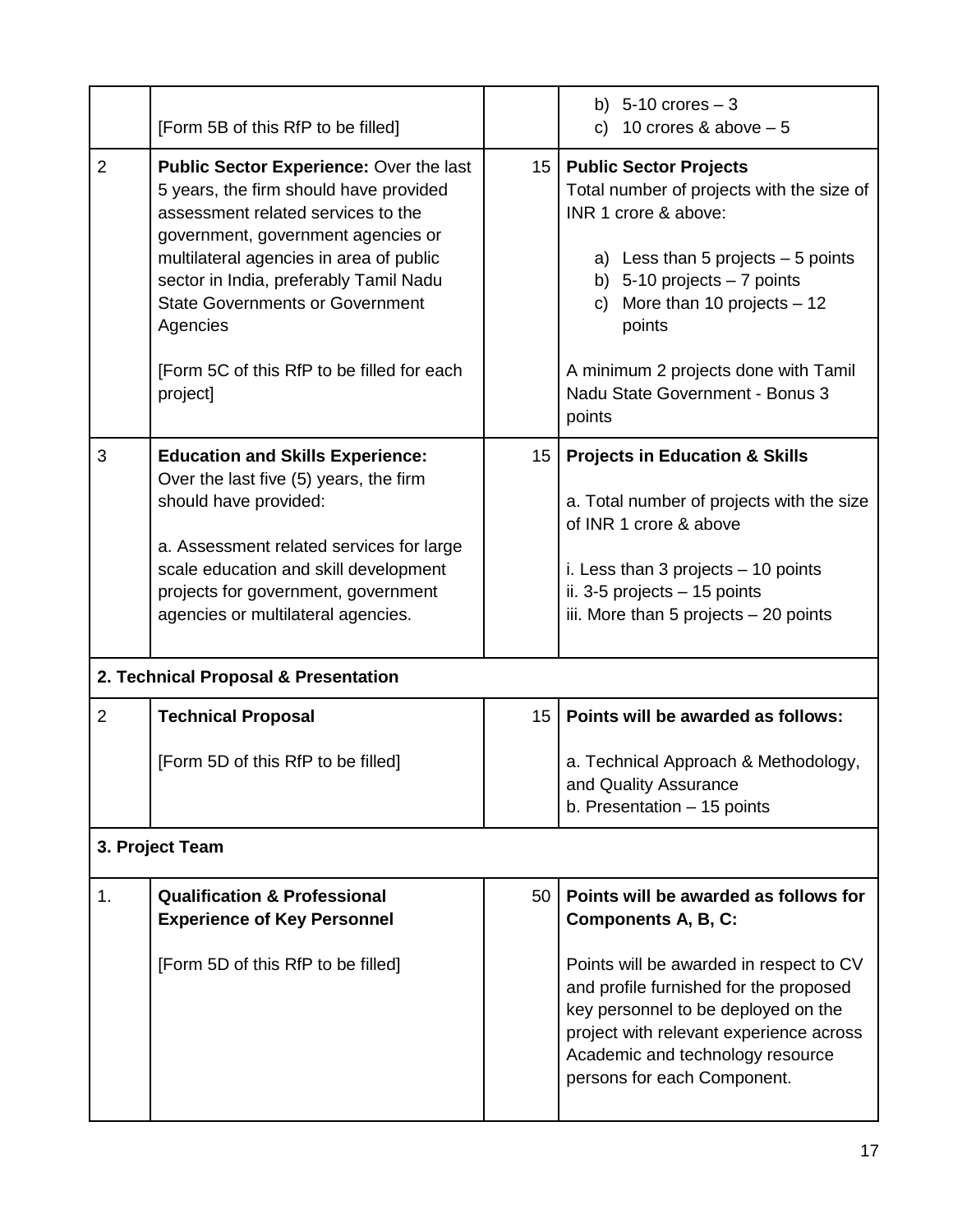|  |    | <b>Academic Resource Persons:</b>      |
|--|----|----------------------------------------|
|  |    | a. Education Qualifications - 10       |
|  |    | b. Education sector experience - 10    |
|  |    | c. Prior experience of working with    |
|  |    | Government of Tamil Nadu               |
|  |    | preferable Government school           |
|  |    | students - 10 points                   |
|  |    | d. Involvement in similar projects - 5 |
|  |    | <b>Technology Team</b>                 |
|  |    | a. Project Manager - 8                 |
|  | b. | Database Developer - 7                 |
|  |    |                                        |

## **5.2. Selection Methodology**

The selection of firm will be in accordance with the Quality and Cost Based Selection (QCBS) system:

- 5.2.1. The proposal for the firm will be evaluated against the evaluation criteria mentioned under section 5.1.1. Minimum 60 points (out of 100 points) are required for the technical qualification of the firm. Firms scoring more or equal to 60% will be considered as "Qualified firm".
- 5.2.2. The Financial Proposal will be opened for only "Qualified Firm" who meets a minimum score of 60% as part of technical evaluation.
- 5.2.3. Proposals for the "Qualified firm" during the process of evaluation will finally be ranked according to their combined score of Technical Proposal (TP) and Financial Proposal (FP) scores.
- 5.2.4. The weightage is given to technical (Tw) and financial (Fw) proposals are as follows:
- 5.2.5. Add the Financial Scoring formula as well
- 5.2.6. Tw = 80% and Fw =  $20\%$
- 5.2.7. Combined Total Score =  $(TP \times Tw) + (FP \times Fw)$
- 5.2.8. The selected firm shall have the highest combined total score.
- 5.2.9. The second highest firm shall be kept in reserve and may be invited for negotiation in case the first ranked firm withdraws or fails to comply with requirements, as the case may be.
- 5.2.10. In the event, if the combined total score is tied then the firm securing the highest technical score will be adjudicated as the Best Value Firm for the award of the project.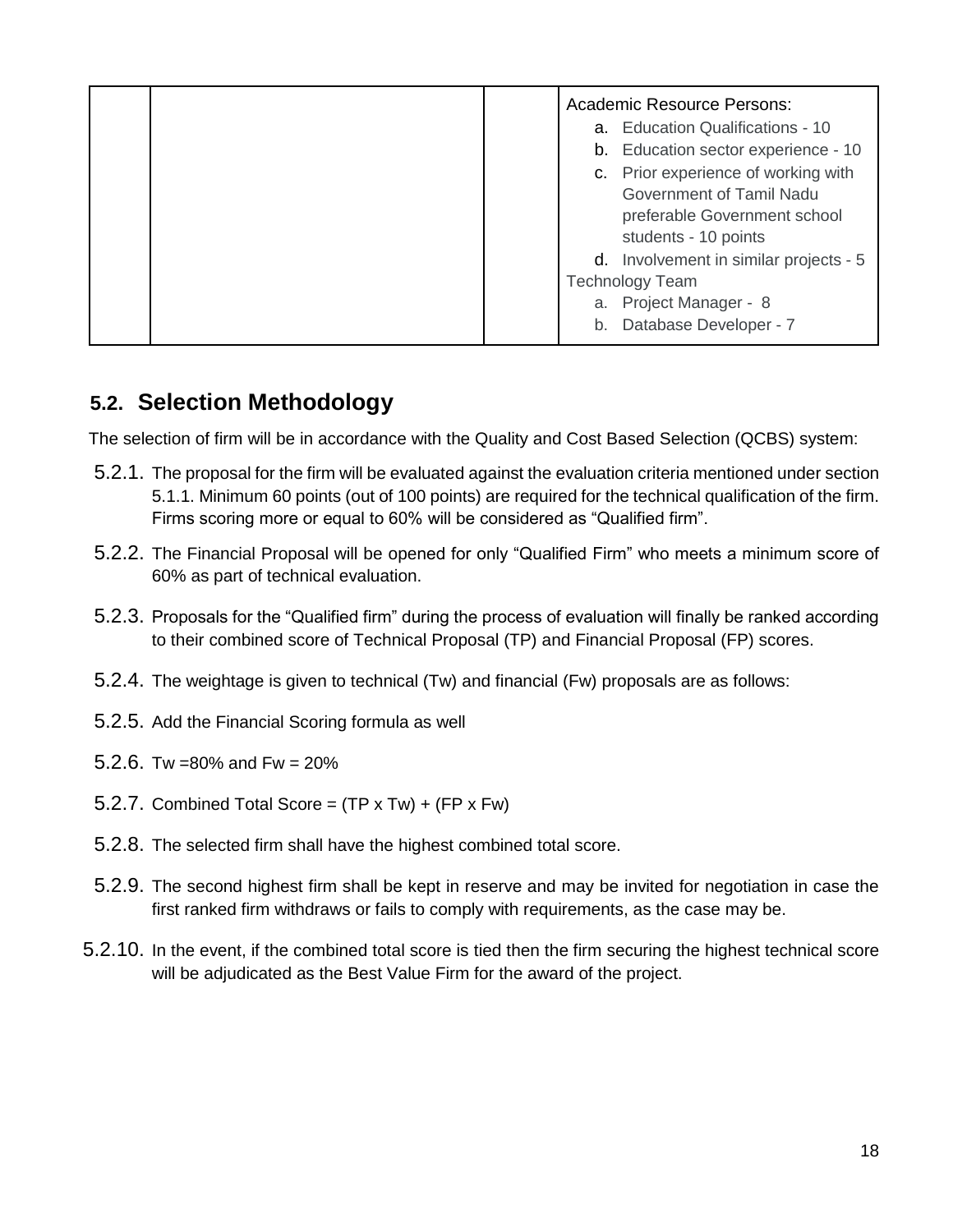## **6. Standard Forms**

The Technical Proposal shall comprise an Executive Summary plus the relevant forms as instructed under the terms of this RfP document.

**Executive Summary**: This section should present an overall summary of the key elements of the Technical Proposal including specific experience of the firm, proposed technical approach & methodology, work plan and team composition.

Form 5A: Covering Letter Form 5B: General Information Form 5C: Firm's Experience Form 5D: Description of Approach and Work Plan for Performing the Assignment Form 5E: Curriculum Vitae (CV) of Professional Staff Form 5F: Summary of Costs for Component A Form 5G: Summary of Costs for Component B Form 5H: Summary of Costs for Component C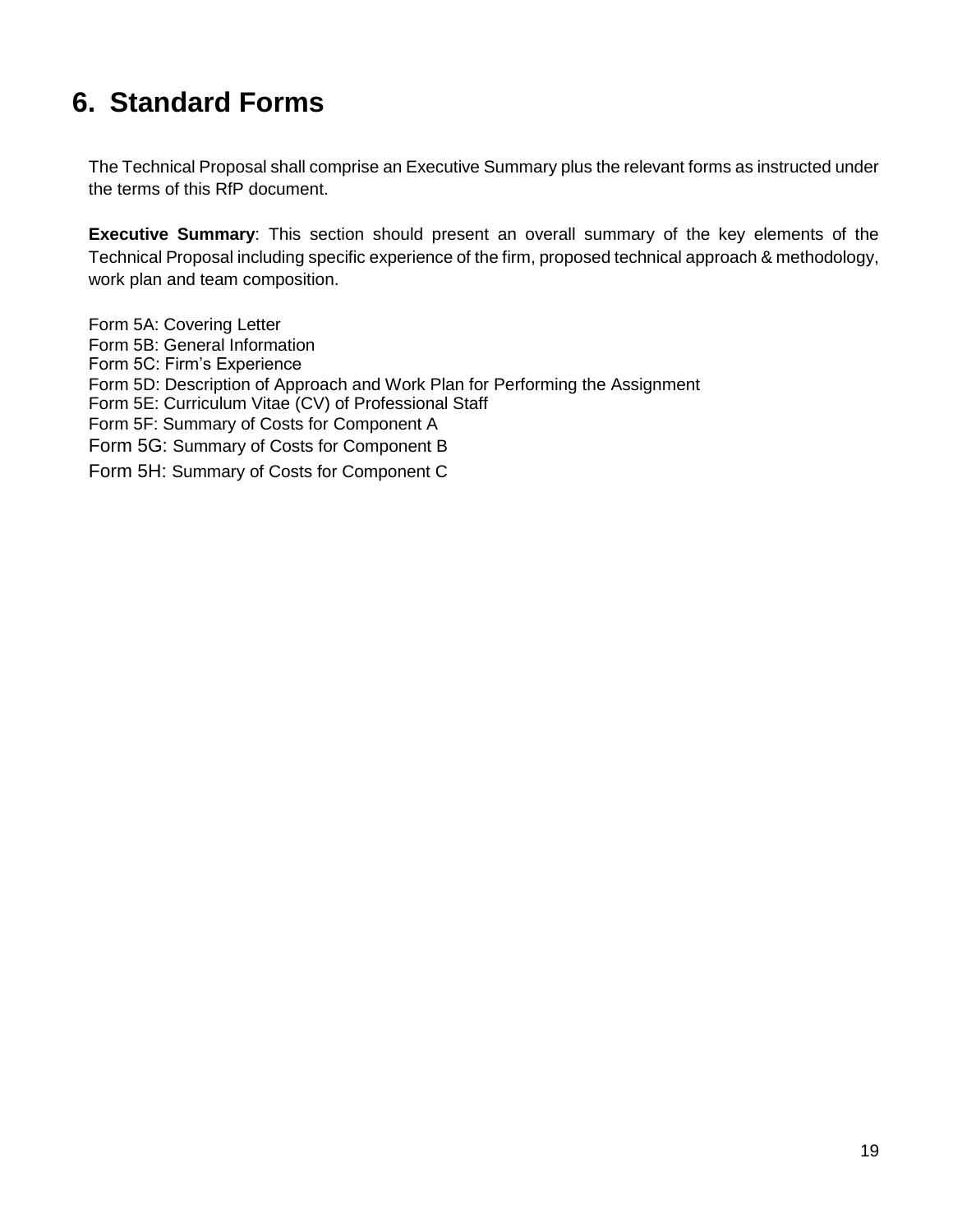#### **Form 5A: Covering Letter**

*(To be submitted on the letterhead)*

<<Insert Date and location>> To, **State Project Director**  Samagra Shiksha DPI Campus, College Road, Nungambakkam, Chennai, Tamil Nadu 600006

#### Dear Madam/Sir,

Sub: Submission of proposal in response to RfP for <RfP title> and <RfP No.>

We, the undersigned, offer to provide the services of Question Bank to assess students' learning outcomes in accordance with your Request for Proposals (RfP) <RfP No.> dated [Insert Date] and our Proposal. [Select appropriate wording depending on the selection method stated in the RfP]: "We are hereby submitting our Proposal, which includes the Technical Proposal and a Financial Proposal (separately), as specified in the RfP document". We hereby declare that:

- a) All the information and statements made in this Proposal are true and we accept that any misinterpretation or misrepresentation contained in this Proposal may lead to our disqualification
- b) Our Proposal shall be valid and remain binding upon us until [insert day, month and year in accordance with Bid Validity Period].
- c) We have no conflict of interest in accordance with the RfP <No.> terms.
- d) We meet the eligibility requirements as stated in RfP <No.>
- e) Our Proposal is binding upon us and subject to any modifications resulting from the Contract negotiations.

We undertake, if our proposal is accepted and the contract is signed, to initiate the Services related to the assignment no later than the date finalized by the State of Tamil Nadu upon award of contract.

Yours sincerely,

Signature (of Firm's authorized representative) {In full and initials}:

Full name: {insert full name of authorized representative}

Title: {insert title/position of authorized representative}

Name of Firm (company's name):

Address: {insert the authorized representative's address}

Phone/fax: {insert the authorized representative's phone and fax number, if applicable} Email: {insert the authorized representative's email address}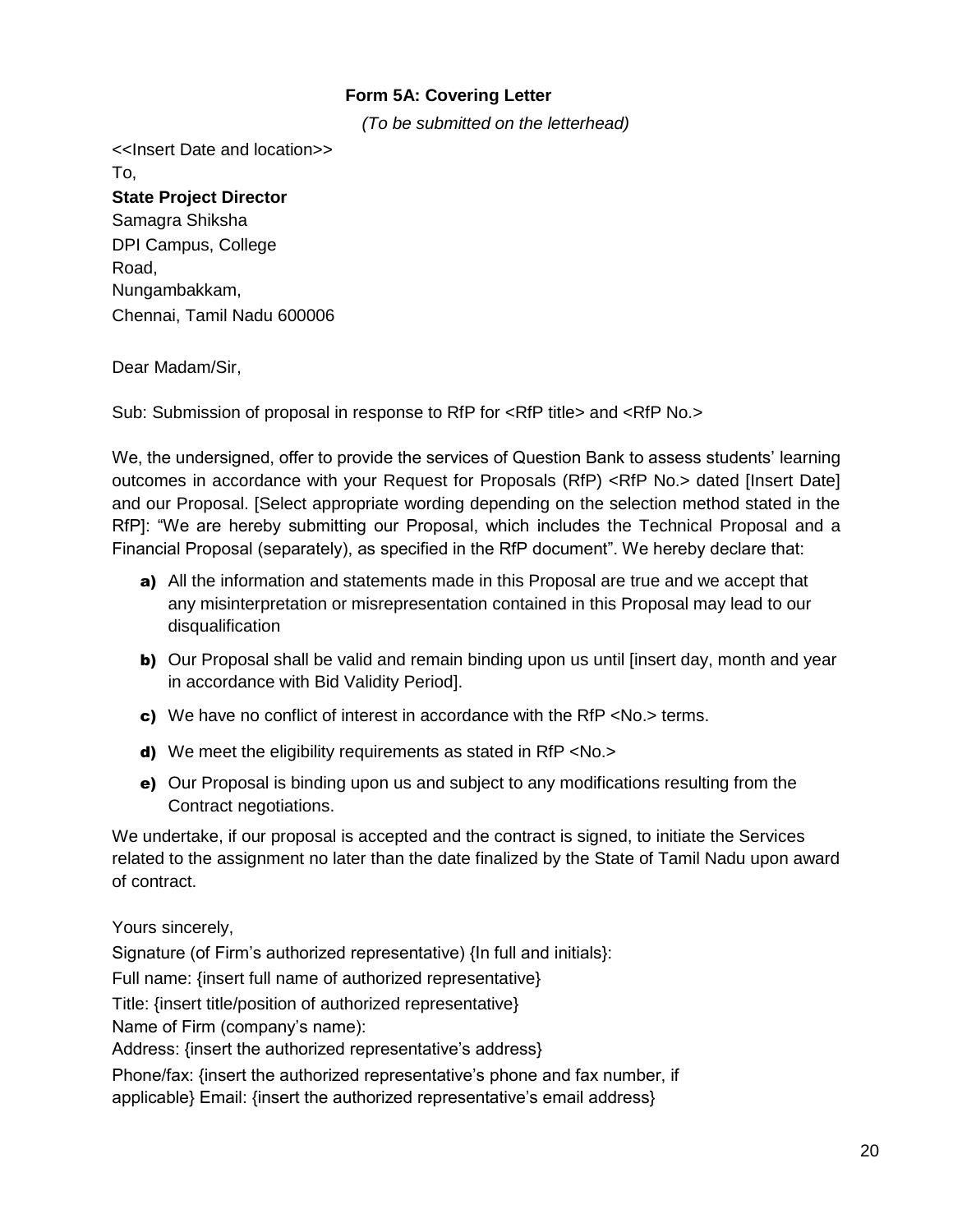#### **Form 5B: General Information**

| <b>S. No.</b> | <b>Particulars</b>                  | <b>Documents to be Provided</b>                                                                                                                                                          |
|---------------|-------------------------------------|------------------------------------------------------------------------------------------------------------------------------------------------------------------------------------------|
| 1.            | <b>Details of the Firm</b>          |                                                                                                                                                                                          |
|               | <b>Name</b>                         |                                                                                                                                                                                          |
|               | <b>Address</b>                      | Please provide local office registration<br>details (if any)                                                                                                                             |
|               | <b>Telephone</b>                    |                                                                                                                                                                                          |
|               | <b>Email</b>                        |                                                                                                                                                                                          |
|               | Fax                                 |                                                                                                                                                                                          |
|               | <b>Website</b>                      |                                                                                                                                                                                          |
| 2.            | <b>Details of Authorized person</b> | Please provide the power of attorney<br>or board resolution.                                                                                                                             |
| a.            | <b>Name</b>                         |                                                                                                                                                                                          |
| b.            | <b>Address</b>                      |                                                                                                                                                                                          |
| c.            | <b>Telephone / Email</b>            |                                                                                                                                                                                          |
| 3.            | <b>Registration Details</b>         |                                                                                                                                                                                          |
| a.            | Date of Incorporation of Firm       | Copy of Incorporation Certificate of the<br>firm to be provided                                                                                                                          |
| b.            | <b>TAN and GST number</b>           | Copy of TAN & GST                                                                                                                                                                        |
| 4.            | <b>Company Profile and Strength</b> | Company background and history<br>full-time<br>No.<br>of<br>employees<br>ı<br>(documents showing the number of<br>employees on the payroll as of 31 <sup>st</sup><br><b>August 2021)</b> |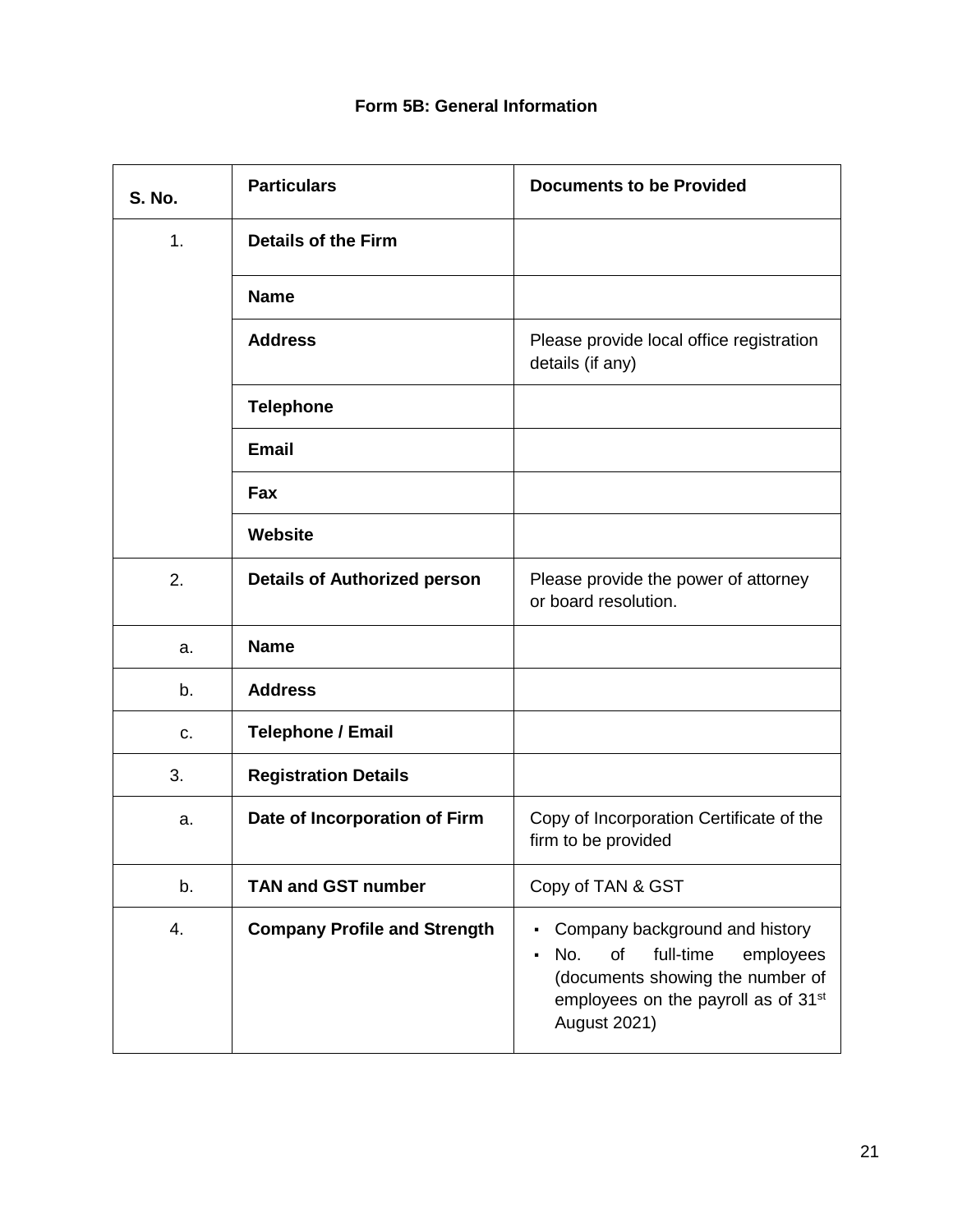| 5.             | <b>Annual Turnover of last four</b><br>years                                                                                                                                                                                                             | Audited Balance Sheets of last three<br>indicating<br>financial<br>Annual<br>years<br>Turnover certified by Statutory Auditor<br>to be attached. |
|----------------|----------------------------------------------------------------------------------------------------------------------------------------------------------------------------------------------------------------------------------------------------------|--------------------------------------------------------------------------------------------------------------------------------------------------|
| 6.             | Has the Bidder worked with<br>government educational state<br>apex bodies formalized by<br><b>Memorandum of</b><br><b>Understanding/ Agreement</b><br>with such government<br>departments in the past 5<br>years? (Yes/No)                               |                                                                                                                                                  |
| 7 <sub>1</sub> | <b>Has the Bidder been</b><br><b>blacklisted by Central/State</b><br>Government/Departments/PSU<br>s in India as on bid submission<br>date? (Yes/No)                                                                                                     |                                                                                                                                                  |
| 8              | Has the Bidder provided at<br>least two assessment related<br>projects of minimum size of Rs.<br>50 Lakhs for large scale<br>education and skill<br>development projects for<br>government, government<br>agencies or multilateral<br>agencies? (Yes/No) |                                                                                                                                                  |
| 9.             | Any other relevant information                                                                                                                                                                                                                           |                                                                                                                                                  |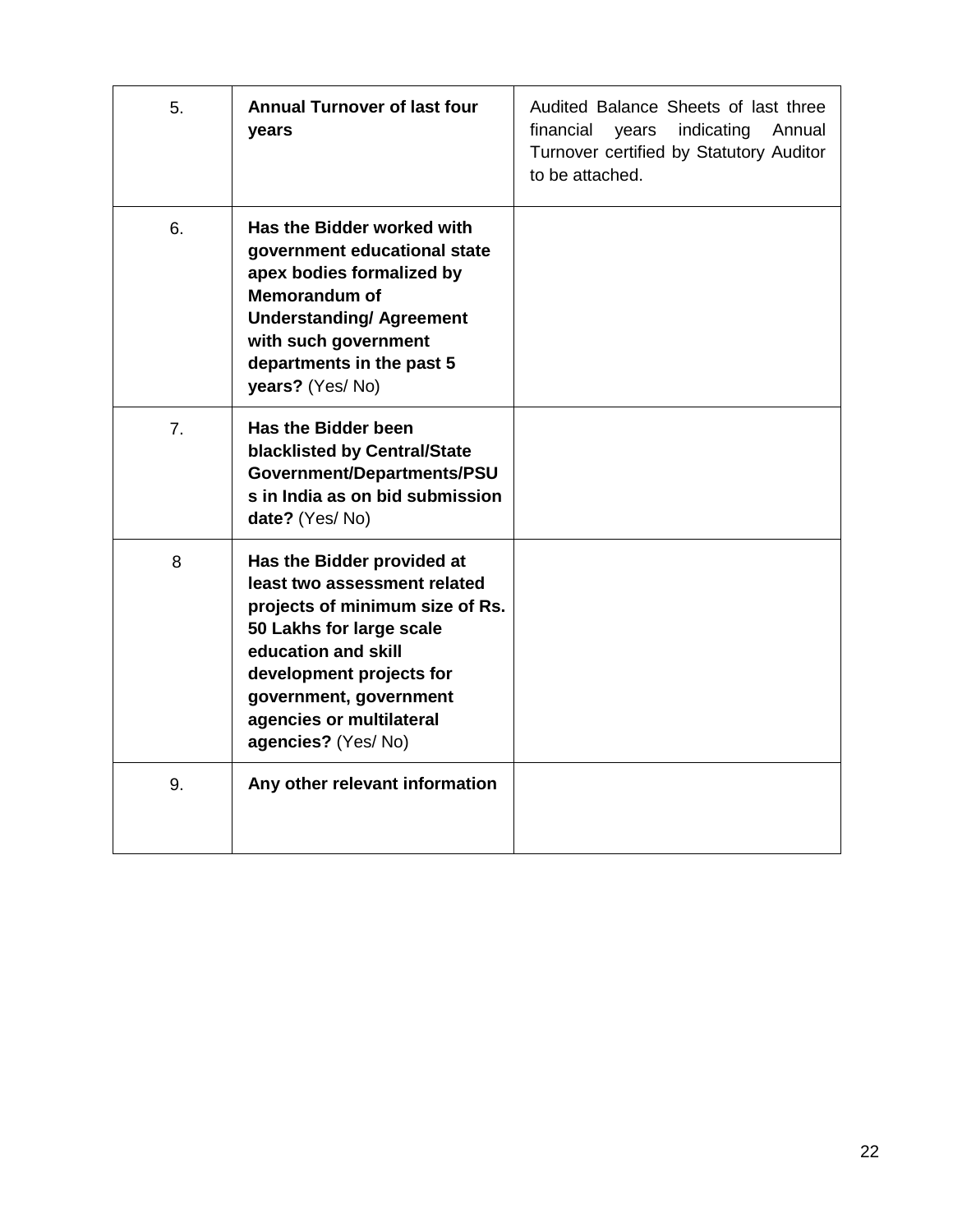#### **Form 5C: Firm's Experience**

[Using the format below, provide information on each assignment for which your firm was legally contracted either individually as a corporate entity for carrying out consulting services similar to the ones requested under this assignment.]

- Exhibit projects in the last five (5) years with a copy of proof of experience as per the required evaluation criteria.
- The proof of experience may include Work Order/ Engagement Letter/ Contract Agreement / Master Service Agreement and Client Satisfactory Work certificate / Completion Certificate from the client / Self-certificate signed by the Authorised Signatory in whose name the Power of Attorney / Board Resolution has been issued.
- The supporting documents furnished by the firm as proof of experience should clearly cover the key aspects (e.g., contract value, start/end date/ scope, etc.,) as per the prescribed evaluation criteria.

| <b>Assignment Name:</b>                                                      | <b>Contract (in INR in Crore)</b>               |
|------------------------------------------------------------------------------|-------------------------------------------------|
| <b>Country:</b><br>Location within country:                                  | Duration of assignment (months):                |
| <b>Name of Client:</b>                                                       | Total No. of staff-months of the<br>assignment: |
| <b>Start Date (Month/Year):</b><br><b>Completion Date (Month/Year):</b>      | <b>Name of Lead Partner:</b>                    |
| <b>Description of Project:</b>                                               |                                                 |
| Description of actual services provided by your staff within the assignment: |                                                 |

#### **Firm's Name:**

#### **Authorized Signature:**

**Note:** Please limit the description of the project in two A4 size sheets of paper. Descriptions exceeding four A4 size sheets of paper shall not be considered for evaluation.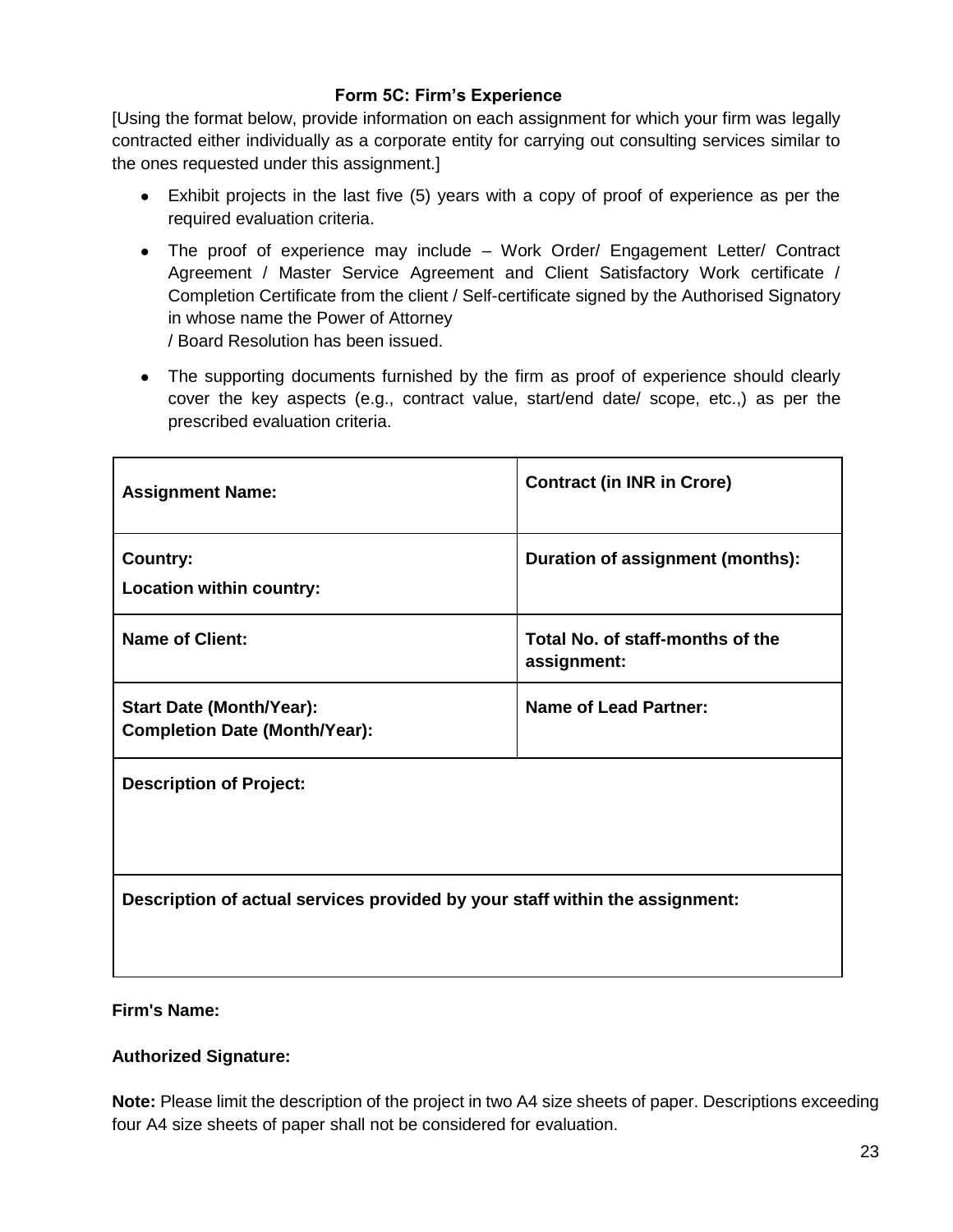#### **Form 5D: Description of Approach and Work Plan for Performing the Assignment**

Technical approach and work plan are key components of the Technical Proposal. The Bidders will present their Technical Proposal (items A, B and C below) in no more than 40 single-sided or 20 double- sided printed sheets (A-4 size, minimum 11 font size). The page count does not include the Forms.

- A. Technical Approach and Methodology,
- B. Work Plan and
- C. Organization and Staffing,

**A. Technical Approach and Methodology:** In this section, the firm should explain the understanding of the assignment, approach to the services and methodology for carrying out the activities. The firm should highlight any challenges anticipated in delivering a programme of this nature and discuss proposed approaches to overcome the challenges and meet the requirements of the assignment.

**B. Work Plan**: In this section, the firm should describe the overall work plan for the activities of the assignment and a detailed work plan for various phases of the assignment. The work plan must demonstrate an understanding of the scope of work and the ability to translate the scope into a feasible working plan.

**C. Organization and Staffing**: In this section, the firm should briefly discuss the structure, composition, roles and responsibilities of the team members and how the team will ensure timely delivery of the agreed-upon services.

**Note:** Bidders will be invited to make an in-person presentation of their Technical proposal. Financial proposals will be opened after all bidders have presented their technical proposals.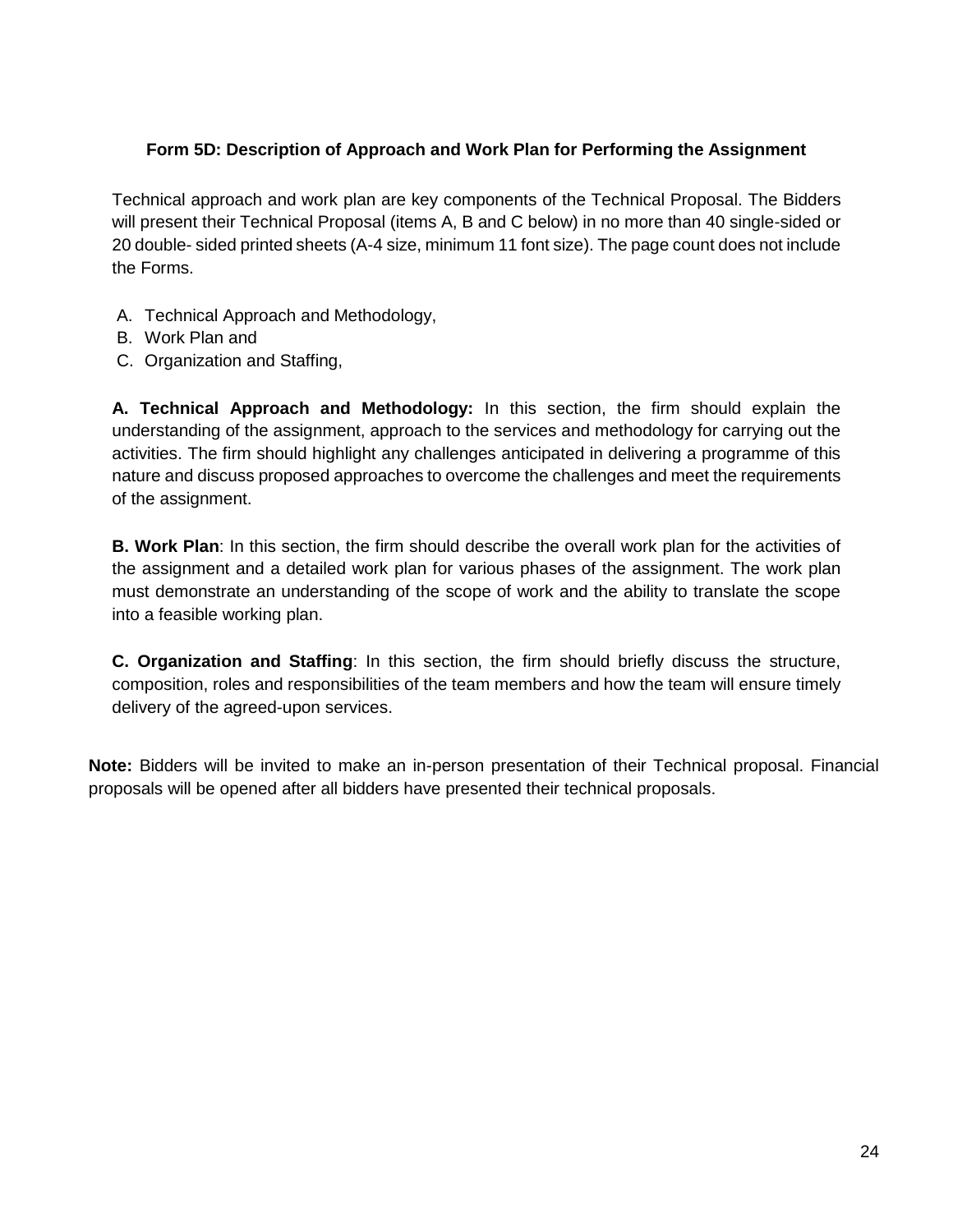## **Form 5E: Curriculum Vitae (CV) of Professional Staff**

| SI. No. | <b>Details</b>                                                                                                 |                                                                                                                                                                                                                                                            |
|---------|----------------------------------------------------------------------------------------------------------------|------------------------------------------------------------------------------------------------------------------------------------------------------------------------------------------------------------------------------------------------------------|
| 1.      | <b>Proposed Position</b>                                                                                       |                                                                                                                                                                                                                                                            |
| 2.      | Name of Staff                                                                                                  | [First Name] [Middle Name] [Last Name]                                                                                                                                                                                                                     |
| 3.      | Date of Birth                                                                                                  |                                                                                                                                                                                                                                                            |
| 4.      | Profile in Brief (50-75<br>words)                                                                              |                                                                                                                                                                                                                                                            |
| 5.      | Nationality                                                                                                    |                                                                                                                                                                                                                                                            |
| 6.      | Education                                                                                                      |                                                                                                                                                                                                                                                            |
| 7.      | Membership of<br>Professional Organizations<br>& Publications                                                  |                                                                                                                                                                                                                                                            |
| 8.      | <b>Employment Record</b>                                                                                       | Name of Organisation                                                                                                                                                                                                                                       |
|         |                                                                                                                | <b>Position Held</b>                                                                                                                                                                                                                                       |
|         |                                                                                                                | <b>Duration</b>                                                                                                                                                                                                                                            |
| 9.      | <b>Previous Relevant work</b><br>experience that best<br>illustrates capability to<br>handle the task assigned | [Among the assignments in which the Staff has<br>been involved, indicate the following information<br>for those assignments that best illustrate staff<br>capability to handle the tasks assigned]<br>Name of assignment or project:<br>Year:<br>Location: |
|         |                                                                                                                | Client:<br><b>Project Cost:</b><br>Main project features:                                                                                                                                                                                                  |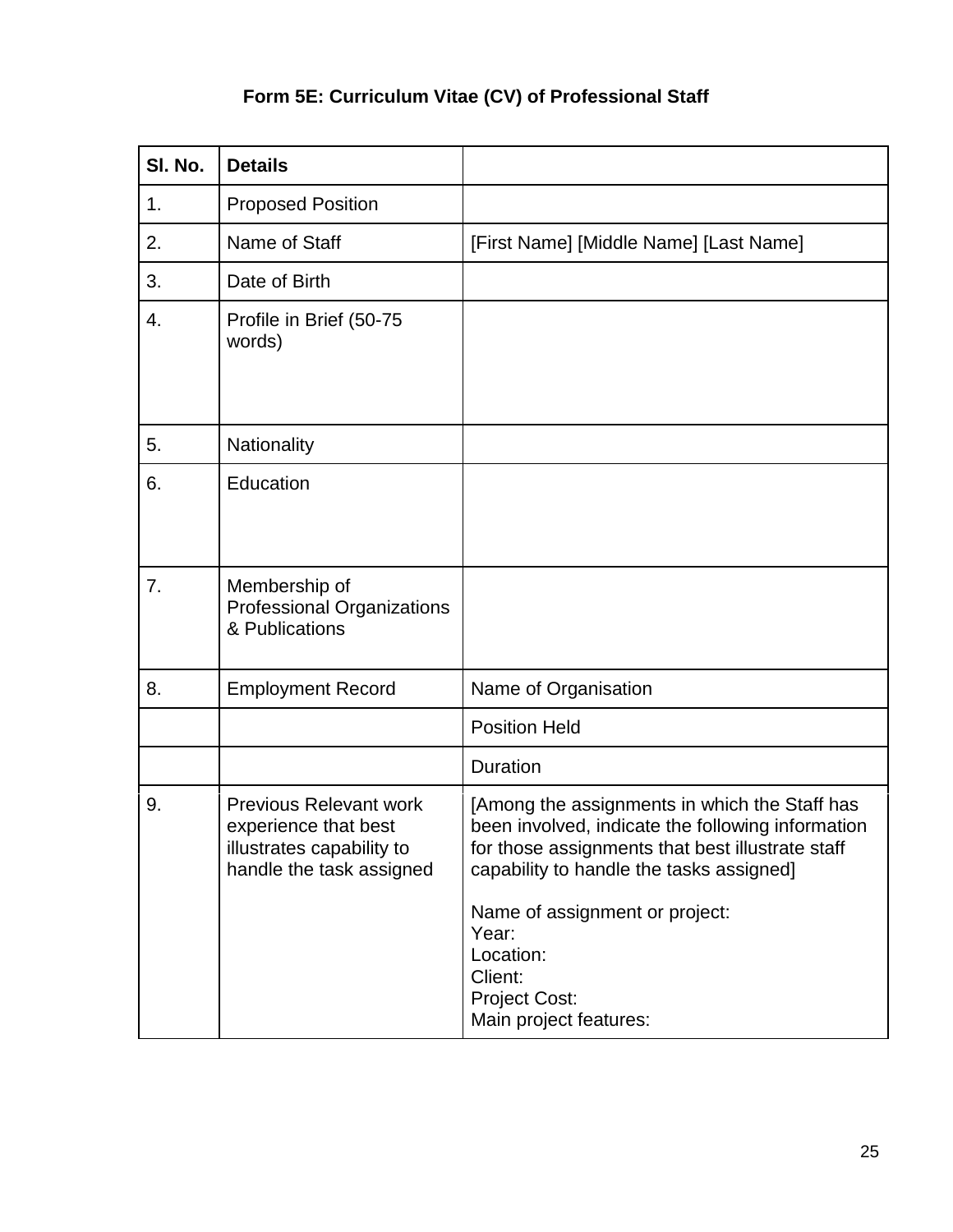## **Form 5F: Summary of Costs for Component** A

To:

**State Project Director**  Samagra Shiksha Office DPI Campus, College Road, Nungambakkam, Chennai, Tamil Nadu 600006

| Com<br>pone<br>nt.<br>SI.<br>No. | <b>Class</b>   | <b>Subject</b>     | No. of<br><b>Concepts</b> | No. of<br><b>Questions</b><br>(No. of<br>Concepts x<br>5, based on<br>structuring) | <b>Total</b><br>number<br>of<br>Question<br>s per<br><b>Class</b> | <b>Costing</b><br><b>Details</b><br>(Rate per<br>Question,<br>in $Rs.$ ) | <b>Total</b><br><b>Amoun</b><br>$t$ (Rs.)<br>$(Col 8 =$<br>Col 6 x<br>Col 7) |
|----------------------------------|----------------|--------------------|---------------------------|------------------------------------------------------------------------------------|-------------------------------------------------------------------|--------------------------------------------------------------------------|------------------------------------------------------------------------------|
| $\mathbf{1}$                     | $\overline{2}$ | $\mathbf{3}$       | $\overline{\mathbf{4}}$   | $5\phantom{1}$                                                                     | $6\phantom{a}$                                                    | $\overline{7}$                                                           | 8                                                                            |
| A.1                              | $6\phantom{a}$ | Mathematics        | 28                        | 140                                                                                | 774                                                               |                                                                          |                                                                              |
|                                  |                | Social Science     | 463                       | 2315                                                                               |                                                                   |                                                                          |                                                                              |
|                                  |                | Science            | 126                       | 630                                                                                |                                                                   |                                                                          |                                                                              |
|                                  |                | Tamil              | 134                       | 670                                                                                |                                                                   |                                                                          |                                                                              |
|                                  |                | English            | 23                        | 115                                                                                |                                                                   |                                                                          |                                                                              |
| A.2                              | $\overline{7}$ | <b>Mathematics</b> | 26                        | 130                                                                                |                                                                   |                                                                          |                                                                              |
|                                  |                | Social Science     | 507                       | 2535                                                                               | 829                                                               |                                                                          |                                                                              |
|                                  |                | Science            | 122                       | 610                                                                                |                                                                   |                                                                          |                                                                              |
|                                  |                | Tamil              | 151                       | 755                                                                                |                                                                   |                                                                          |                                                                              |
|                                  |                | English            | 23                        | 115                                                                                |                                                                   |                                                                          |                                                                              |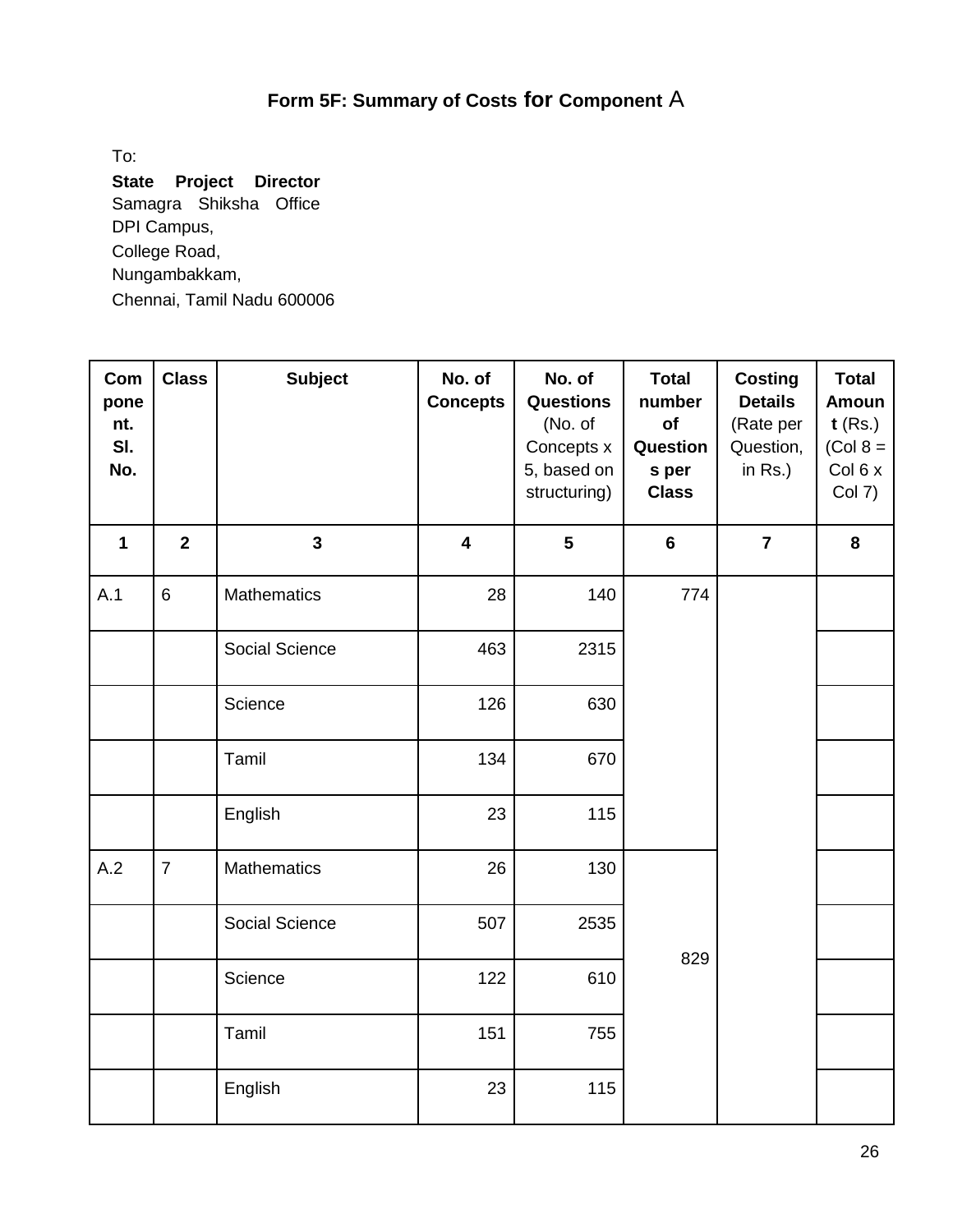| A.3                                  | 8                                   | <b>Mathematics</b> | 58  | 290 |     |  |  |
|--------------------------------------|-------------------------------------|--------------------|-----|-----|-----|--|--|
|                                      |                                     | Social Science     | 156 | 780 |     |  |  |
|                                      |                                     | Science            | 190 | 950 | 559 |  |  |
|                                      |                                     | Tamil              | 132 | 660 |     |  |  |
|                                      |                                     | English            | 23  | 115 |     |  |  |
| <b>Total Amount (in INR, number)</b> |                                     |                    |     |     |     |  |  |
|                                      | <b>Total Amount (in INR, words)</b> |                    |     |     |     |  |  |

| <b>Role</b>                   | No. of<br>positions | <b>Remuneration</b><br>per role per<br>annum $(Rs.)$ | <b>Total Amount</b><br>(Rs.) |
|-------------------------------|---------------------|------------------------------------------------------|------------------------------|
| <b>Technology Team</b>        |                     |                                                      |                              |
| a. Associate Project Managers |                     |                                                      |                              |
| b. Database Developers        |                     |                                                      |                              |
| <b>Grand Total</b>            |                     |                                                      |                              |

We, the undersigned, offer to provide the services for [name of assignment] in accordance with your Request for Proposal dated [date]. Our attached Financial Proposal is for the sum of [amount(s) in words and figures] for undertaking the assignment as per the Terms & Conditions enclosed.

Our Financial Proposal shall be binding upon us subject to the modifications resulting from arithmetic correction, if any, up to the expiration of the validity period of the Proposal, i.e. [date].

We undertake that, in competing for (and, if the award is made to us, in executing) the above contract, we will strictly observe the laws against fraud and corruption in force in India namely ― Prevention of Corruption Act 1988.

We understand you are not bound to accept any Proposal you receive.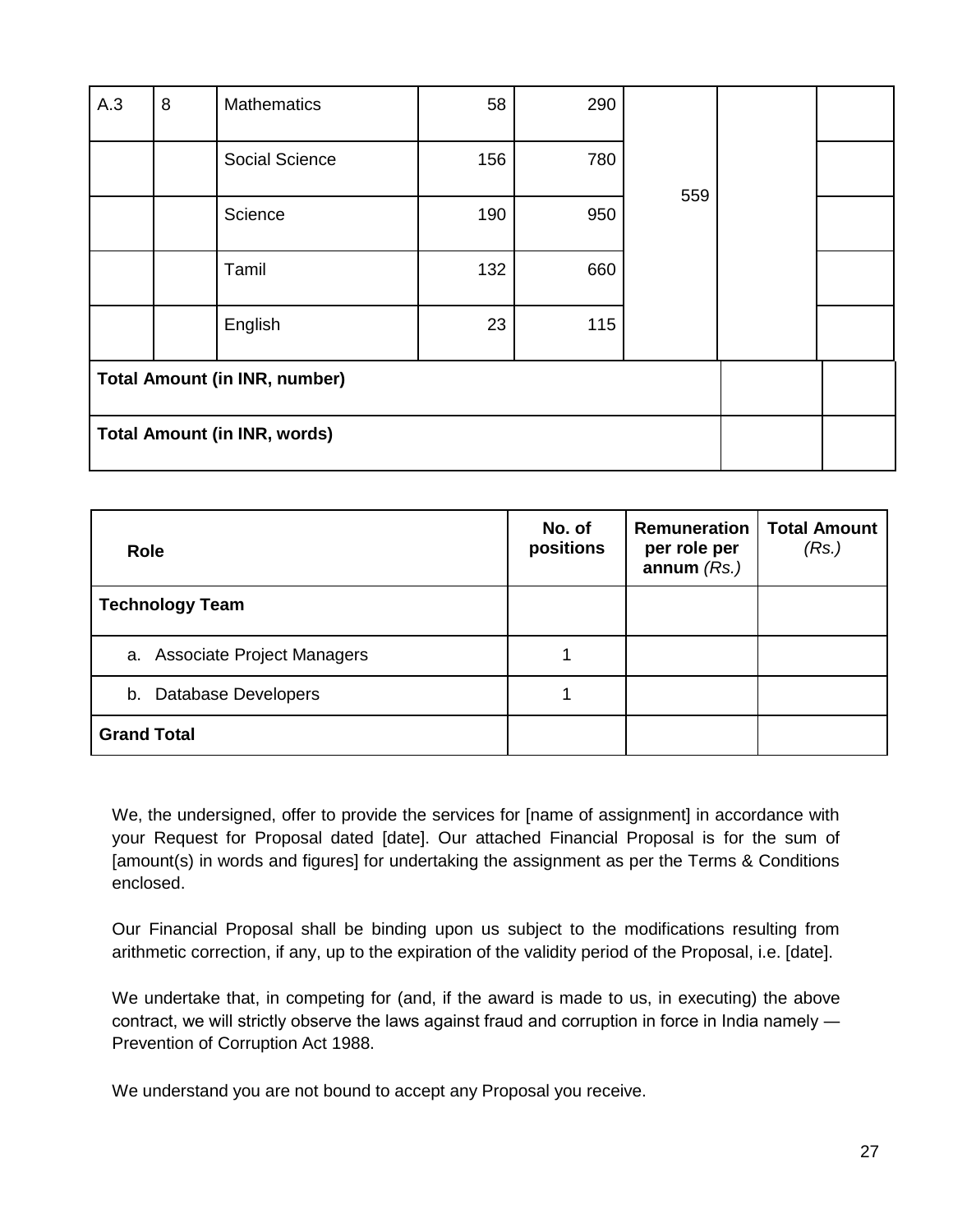Yours sincerely,

Authorized Signature [In full and initials]:

Name and Title of Signatory:

Name of Firm and Address:

### **Note:**

1. The sum of the Total Amount for each Category should equal the total consultancy fee quoted under Form 5E.

- 2. In Column 7 of table above, please quote
	- I. one average rate per question for each segment.
	- II. cost per question that will be delivered for Tamil and English medium.

3. While the firm is free to quote the average price rate for different categories, the Authority reserves the right to seek clarifications in case variations in the above rate, over the various categories, are beyond explicable limits.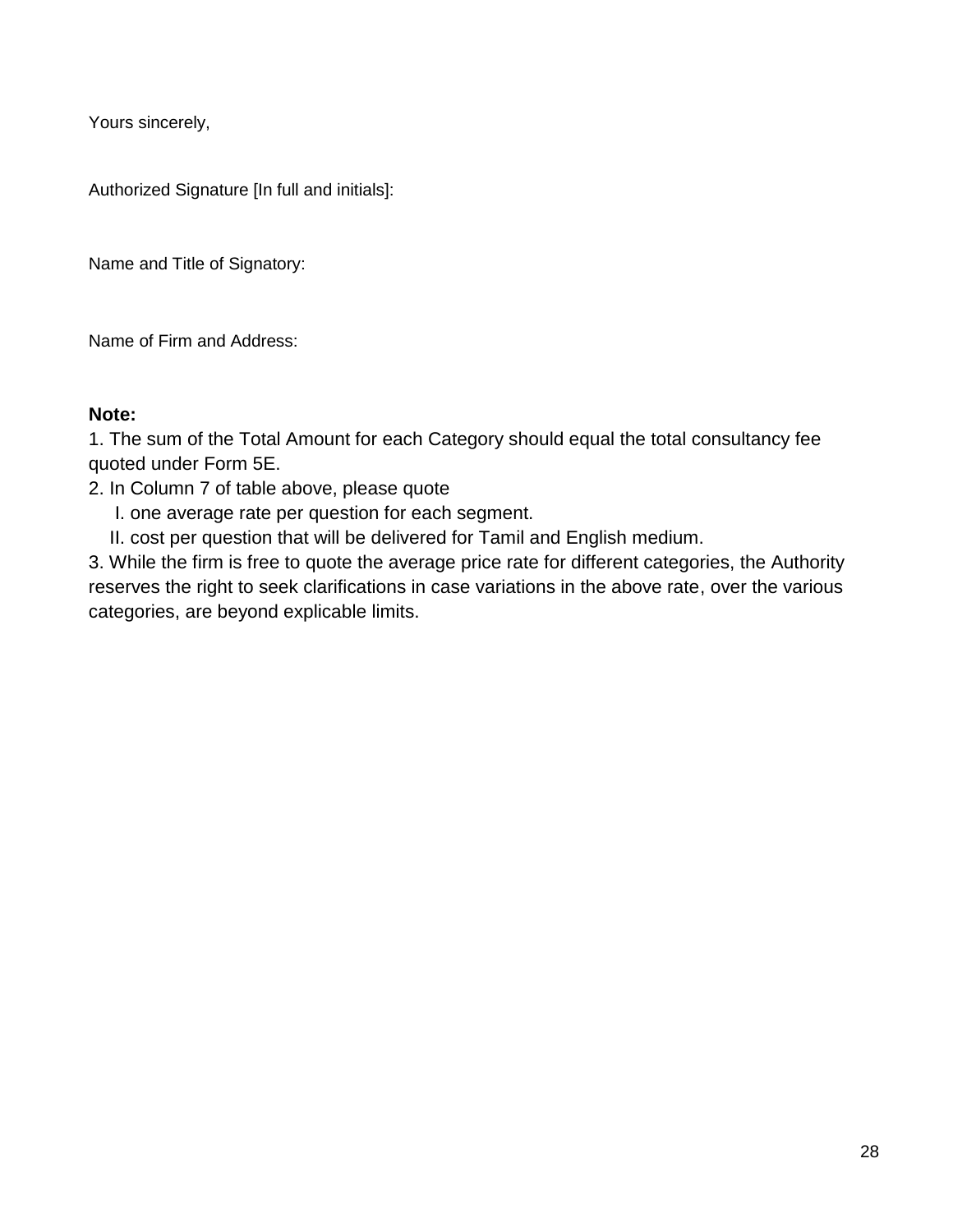## **Form 5G: Summary of Costs for Component B**

To:

**State Project Director**  Samagra Shiksha Office DPI Campus, College Road, Nungambakkam, Chennai, Tamil Nadu 600006

| Com<br>pone<br>nt.<br>SI<br>No. | <b>Class</b>   | <b>Subject</b>     | No. of<br><b>Concepts</b> | No. of<br><b>Questions</b><br>(No. of<br>Concepts x<br>5, based on<br>structuring) | <b>Total</b><br>number<br>of<br>Question<br>s per<br><b>Class</b> | <b>Costing</b><br><b>Details</b><br>(Rate per<br>Question,<br>in Rs.) | <b>Total</b><br><b>Amoun</b><br>$t$ (Rs.)<br>$(Col 8 =$<br>Col 6 x<br><b>Col 7)</b> |
|---------------------------------|----------------|--------------------|---------------------------|------------------------------------------------------------------------------------|-------------------------------------------------------------------|-----------------------------------------------------------------------|-------------------------------------------------------------------------------------|
| $\mathbf 1$                     | $\overline{2}$ | $\mathbf{3}$       | $\overline{\mathbf{4}}$   | $5\phantom{1}$                                                                     | $6\phantom{1}$                                                    | $\overline{7}$                                                        | 8                                                                                   |
| B.1                             | 9              | <b>Mathematics</b> | 58                        | 290                                                                                |                                                                   |                                                                       |                                                                                     |
|                                 |                | Social Science     | 769                       | 3845                                                                               |                                                                   | 1254                                                                  |                                                                                     |
|                                 |                | Science            | 305                       | 1525                                                                               |                                                                   |                                                                       |                                                                                     |
|                                 |                | Tamil              | 101                       | 505                                                                                |                                                                   |                                                                       |                                                                                     |
|                                 |                | English            | 21                        | 105                                                                                |                                                                   |                                                                       |                                                                                     |
| B.2                             | 10             | <b>Mathematics</b> | 56                        | 280                                                                                |                                                                   |                                                                       |                                                                                     |
|                                 |                | Social Science     | 207                       | 1035                                                                               | 722                                                               |                                                                       |                                                                                     |
|                                 |                | Science            | 279                       | 1395                                                                               |                                                                   |                                                                       |                                                                                     |
|                                 |                | Tamil              | 159                       | 795                                                                                |                                                                   |                                                                       |                                                                                     |
|                                 |                | English            | 21                        | 105                                                                                |                                                                   |                                                                       |                                                                                     |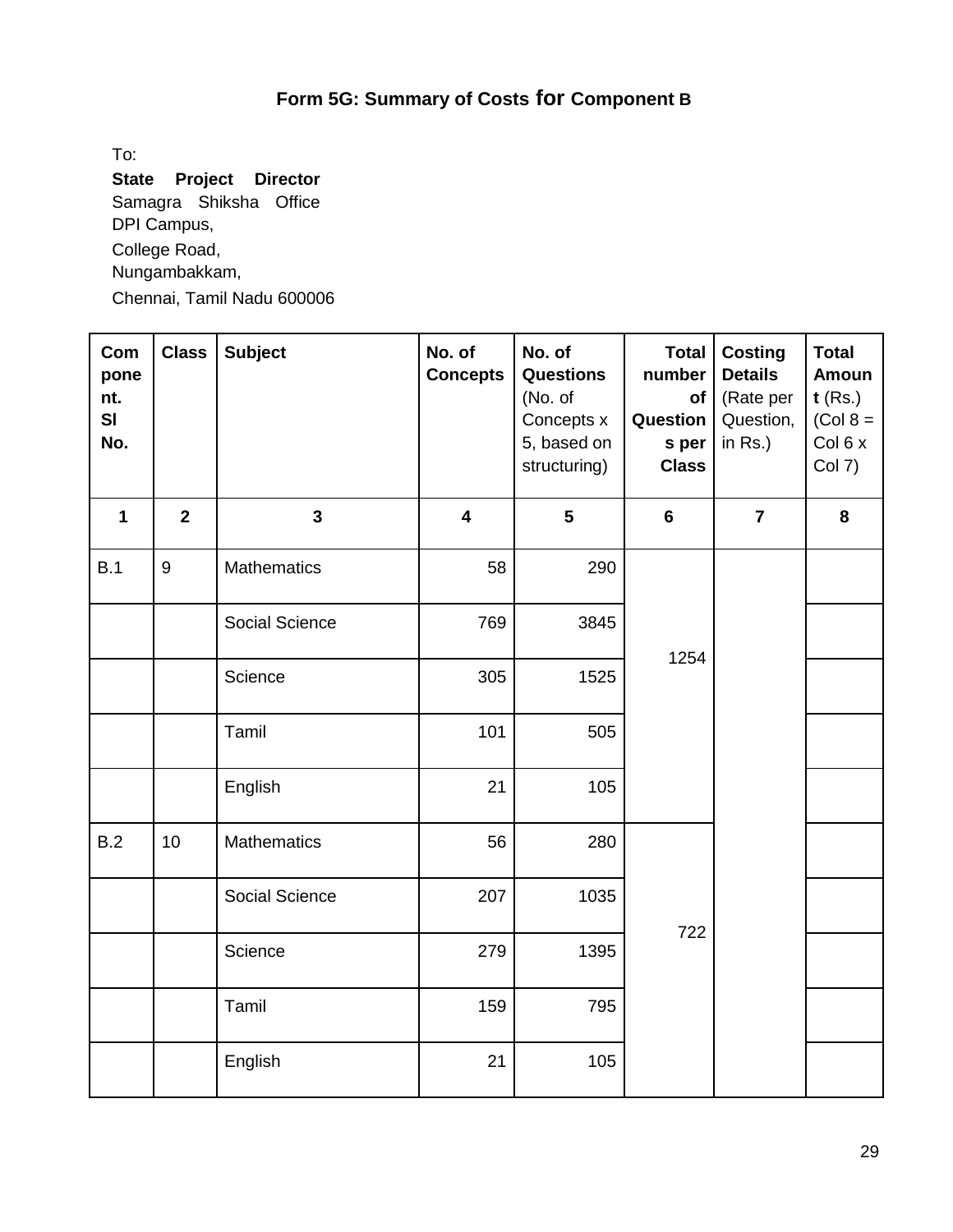| Total Amount (in INR, number) |  |
|-------------------------------|--|
| Total Amount (in INR, words)  |  |

| <b>Role</b>                   | No. of<br>positions | Remuneration<br>per role per<br>annum $(Rs.)$ | <b>Total Amount</b><br>(Rs.) |
|-------------------------------|---------------------|-----------------------------------------------|------------------------------|
| <b>Technology Team</b>        |                     |                                               |                              |
| a. Associate Project Managers |                     |                                               |                              |
| b. Database Developers        |                     |                                               |                              |
| <b>Grand Total</b>            |                     |                                               |                              |

We, the undersigned, offer to provide the services for [name of assignment] in accordance with your Request for Proposal dated [date]. Our attached Financial Proposal is for the sum of [amount(s) in words and figures] for undertaking the assignment as per the Terms & Conditions enclosed.

Our Financial Proposal shall be binding upon us subject to the modifications resulting from arithmetic correction, if any, up to the expiration of the validity period of the Proposal, i.e. [date].

We undertake that, in competing for (and, if the award is made to us, in executing) the above contract, we will strictly observe the laws against fraud and corruption in force in India namely ― Prevention of Corruption Act 1988.

We understand you are not bound to accept any Proposal you receive.

Yours sincerely,

Authorized Signature [In full and initials]:

Name and Title of Signatory:

Name of Firm and Address: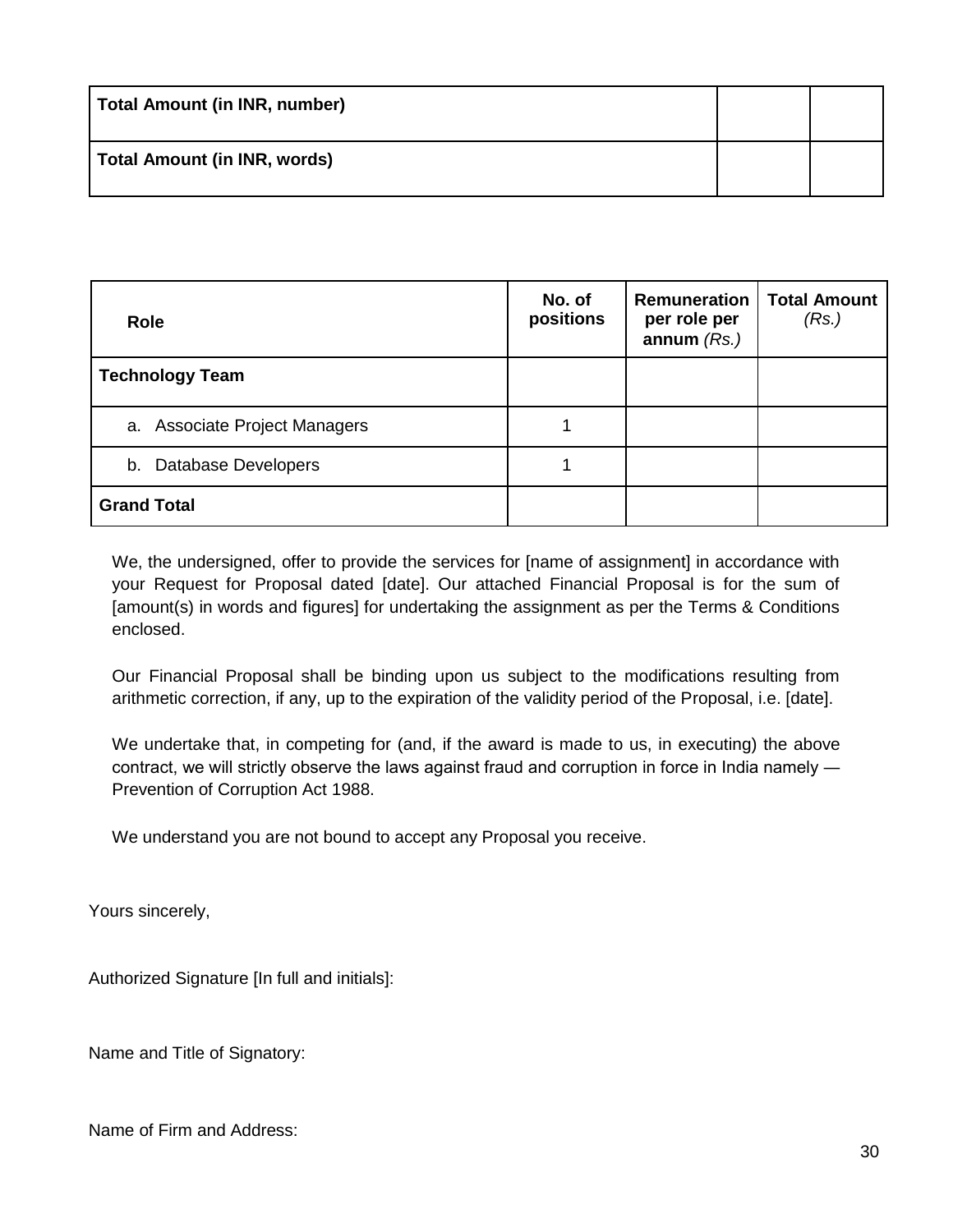### **Note:**

1. The sum of the Total Amount for each Category should equal the total consultancy fee quoted under Form 5E.

2. In Column 7 of table above, please quote

- I. one average rate per question for each segment:
- II. cost per question that will be delivered for Tamil and English medium.

3. While the firm is free to quote the average price rate for different categories, the Authority reserves the right to seek clarifications in case variations in the above rate, over the various categories, are beyond explicable limits.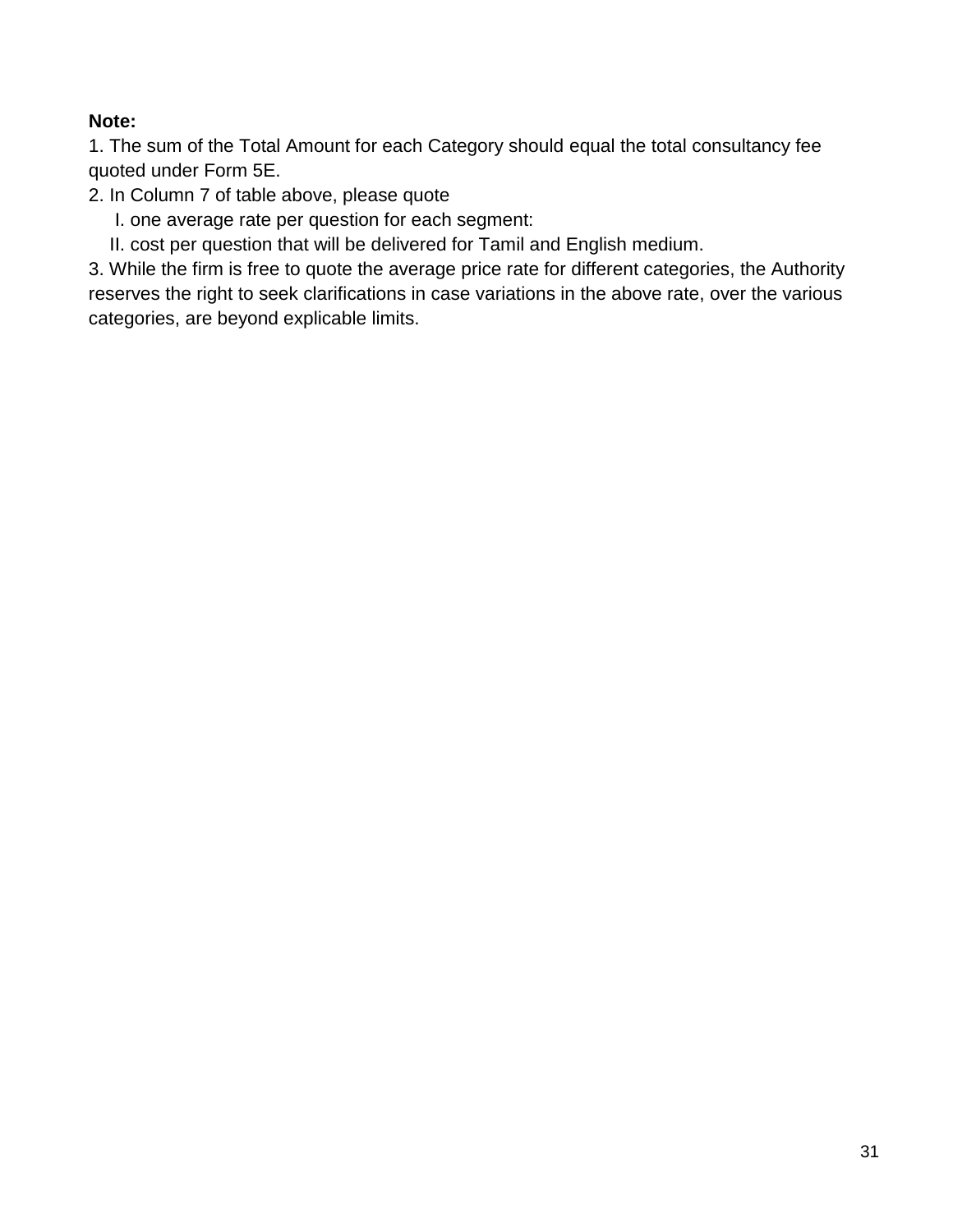## **Form 5H: Summary of Costs for Component C**

To:

**State Project Director**  Samagra Shiksha Office DPI Campus, College Road, Nungambakkam, Chennai, Tamil Nadu 600006

| Com<br>pone<br>nt.<br>SI.<br>No. | <b>Class</b>   | <b>Subject</b>                                | No. of<br><b>Concepts</b> | No. of<br><b>Questions</b><br>(No. of<br>Concepts x<br>5, based on<br>structuring) | <b>Total</b><br>number<br>of<br>Question<br>s per<br><b>Class</b> | <b>Costing</b><br><b>Details</b><br>(Rate per<br>Question,<br>in $Rs.$ ) | <b>Total</b><br><b>Amount</b><br>(Rs.)<br>$(Col 8 =$<br>Col 6 x<br>Col 7) |
|----------------------------------|----------------|-----------------------------------------------|---------------------------|------------------------------------------------------------------------------------|-------------------------------------------------------------------|--------------------------------------------------------------------------|---------------------------------------------------------------------------|
| $\mathbf 1$                      | $\overline{2}$ | $\overline{\mathbf{3}}$                       | $\overline{\mathbf{4}}$   | $5\phantom{a}$                                                                     | $6\phantom{a}$                                                    | $\overline{7}$                                                           | 8                                                                         |
| C.1                              | 11             | Tamil                                         | 240                       | 1200                                                                               |                                                                   |                                                                          |                                                                           |
|                                  |                | English                                       | 403                       | 2015                                                                               |                                                                   |                                                                          |                                                                           |
|                                  |                | Accountancy                                   | 204                       | 1020                                                                               |                                                                   |                                                                          |                                                                           |
|                                  |                | Biology                                       | 217                       | 1085                                                                               |                                                                   |                                                                          |                                                                           |
|                                  |                | Bio-chemistry                                 | 418                       | 2090                                                                               |                                                                   |                                                                          |                                                                           |
|                                  |                | <b>Botany</b>                                 | 171                       | 855                                                                                |                                                                   |                                                                          |                                                                           |
|                                  |                | <b>Business mathematics</b><br>and statistics | 348                       | 1740                                                                               |                                                                   |                                                                          |                                                                           |
|                                  |                | Chemistry                                     | 189                       | 945                                                                                |                                                                   |                                                                          |                                                                           |
|                                  |                | Commerce                                      | 433                       | 2165                                                                               | 6501                                                              |                                                                          |                                                                           |
|                                  |                | <b>Computer Applications</b>                  | 153                       | 765                                                                                |                                                                   |                                                                          |                                                                           |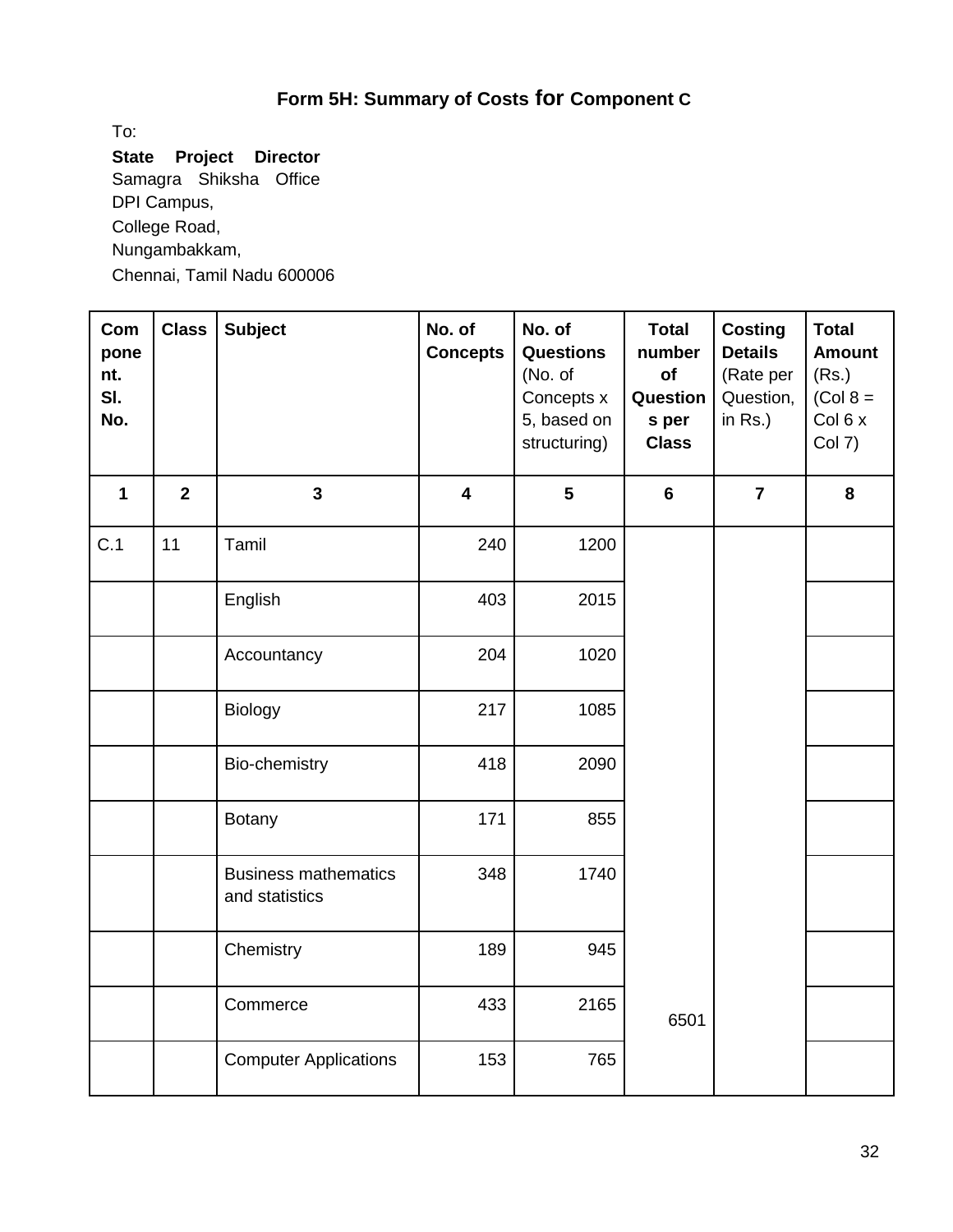|     |    | <b>Computer Science</b>      | 488 | 2440 |  |  |
|-----|----|------------------------------|-----|------|--|--|
|     |    | Ethics and Indian<br>Culture | 556 | 2780 |  |  |
|     |    | Economics                    | 128 | 640  |  |  |
|     |    | Geography                    | 169 | 845  |  |  |
|     |    | History                      | 220 | 1100 |  |  |
|     |    | Home Science                 | 299 | 1495 |  |  |
|     |    | Mathematics                  | 211 | 1055 |  |  |
|     |    | Microbiology                 | 354 | 1770 |  |  |
|     |    | Physics                      | 146 | 730  |  |  |
|     |    | <b>Political Science</b>     | 126 | 630  |  |  |
|     |    | <b>Statistics</b>            | 219 | 1095 |  |  |
|     |    | Zoology                      | 274 | 1370 |  |  |
| C.2 | 12 | Tamil                        | 535 | 2675 |  |  |
|     |    | English                      | 141 | 705  |  |  |
|     |    | Accountancy                  | 264 | 1320 |  |  |
|     |    | Biology                      | 237 | 1185 |  |  |
|     |    | Bio-chemistry                | 159 | 795  |  |  |
|     |    | Botany                       | 295 | 1475 |  |  |
|     |    |                              |     |      |  |  |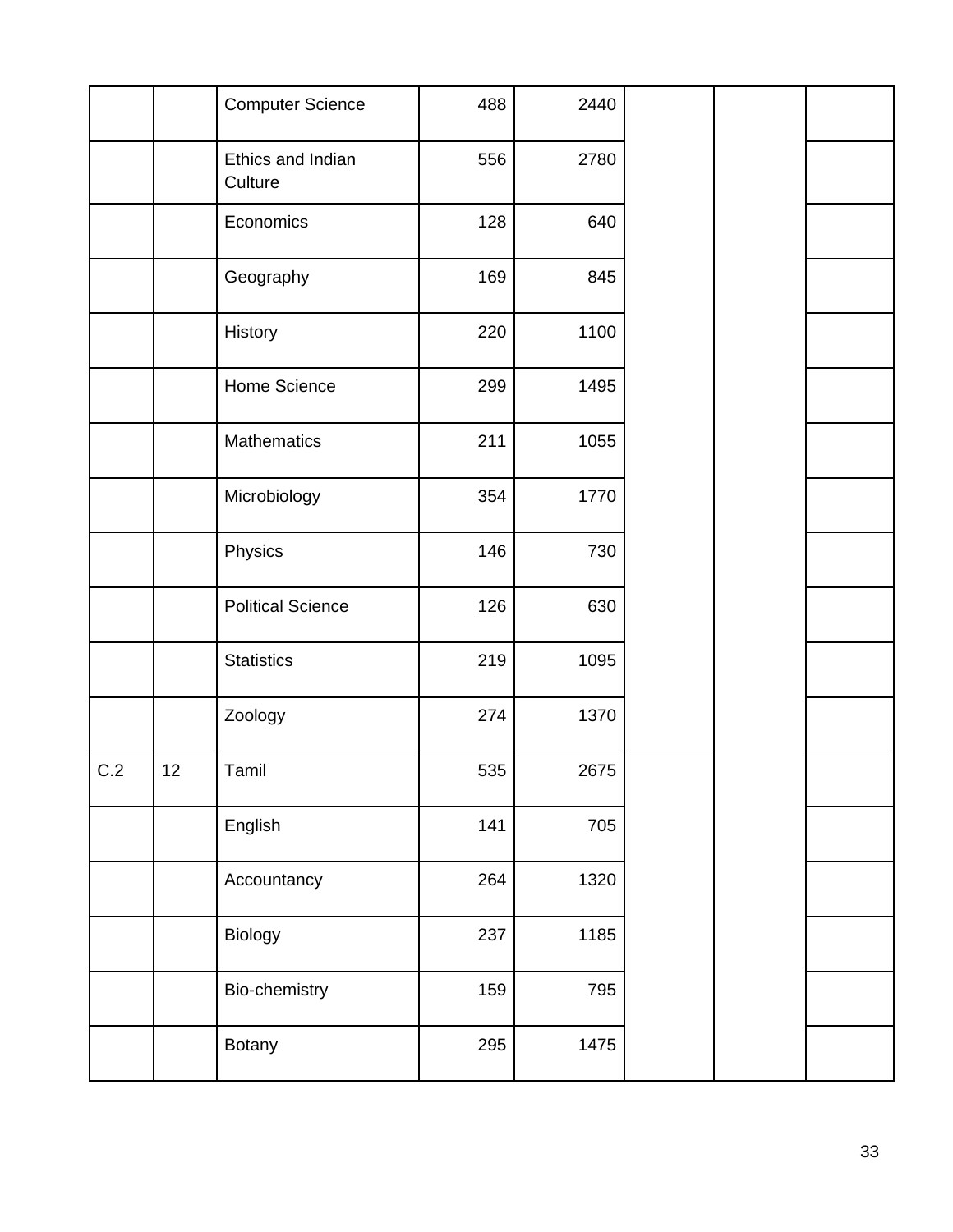|                                     | <b>Business mathematics</b><br>and statistics | 104  | 520  |      |  |
|-------------------------------------|-----------------------------------------------|------|------|------|--|
|                                     | Chemistry                                     | 332  | 1660 |      |  |
|                                     | Commerce                                      | 237  | 1185 | 6986 |  |
|                                     | <b>Computer Applications</b>                  | 144  | 720  |      |  |
|                                     | <b>Computer Science</b>                       | 307  | 1535 |      |  |
|                                     | Ethics and Indian<br>Culture                  | 866  | 4330 |      |  |
|                                     | Economics                                     | 1116 | 5580 |      |  |
|                                     | Geography                                     | 89   | 445  |      |  |
|                                     | History                                       | 110  | 550  |      |  |
|                                     | Home Science                                  | 169  | 845  |      |  |
|                                     | Mathematics                                   | 292  | 1460 |      |  |
|                                     | Microbiology                                  | 331  | 1655 |      |  |
|                                     | Physics                                       | 404  | 2020 |      |  |
|                                     | <b>Political Science</b>                      | 271  | 1355 |      |  |
|                                     | <b>Statistics</b>                             | 61   | 305  |      |  |
|                                     | Zoology                                       | 257  | 1285 |      |  |
|                                     | X: Total Amount (in INR, number)              |      |      |      |  |
| <b>Total Amount (in INR, words)</b> |                                               |      |      |      |  |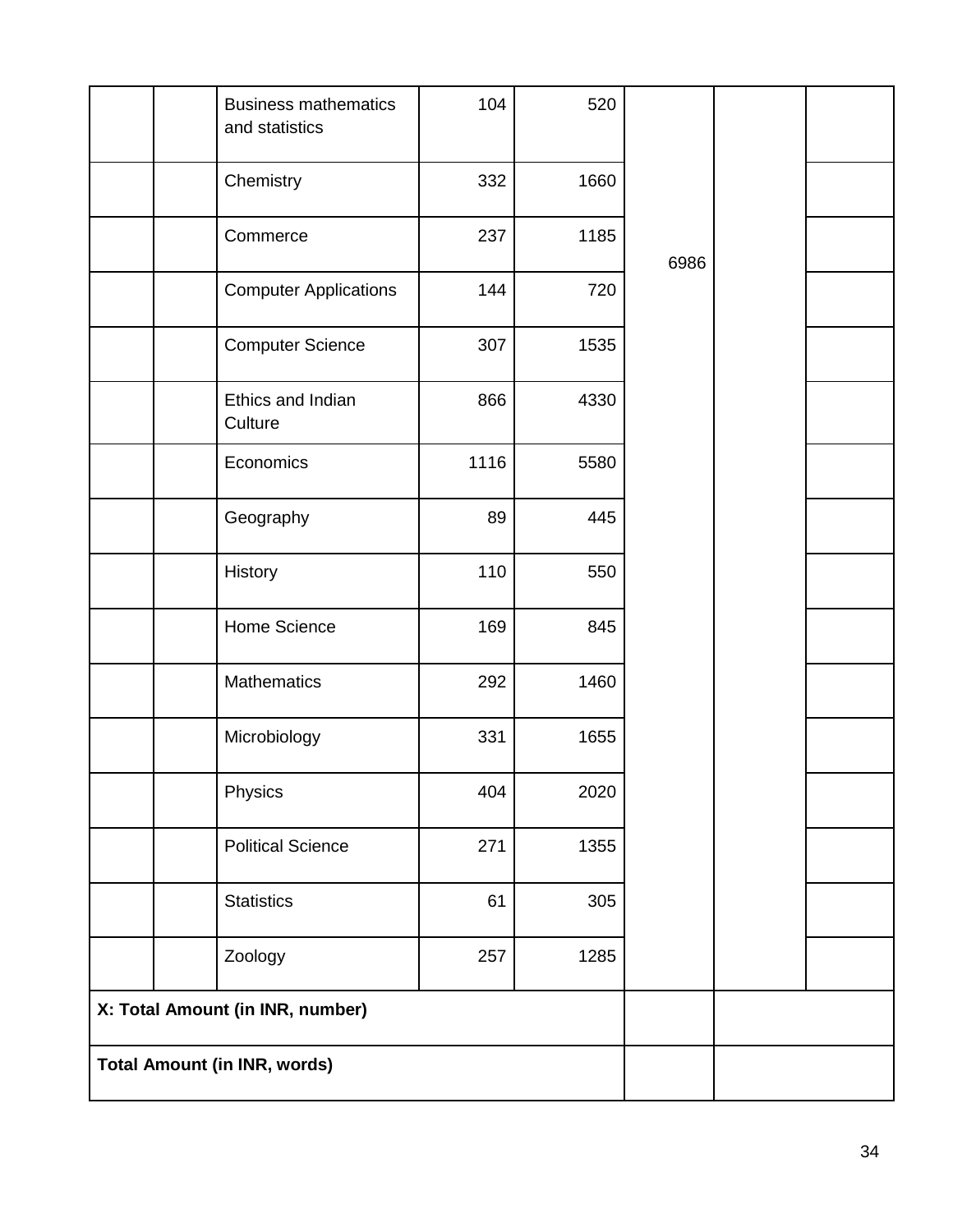| <b>Role</b>                         | No. of<br>positions | <b>Remuneration</b><br>per role per<br>annum $(Rs.)$ | <b>Total Amount</b><br>(Rs.) |
|-------------------------------------|---------------------|------------------------------------------------------|------------------------------|
| <b>Technology Team</b>              |                     |                                                      |                              |
| a. Associate Project Managers       |                     |                                                      |                              |
| b. Database Developers              |                     |                                                      |                              |
| Y: Total Amount (in INR, number)    |                     |                                                      |                              |
| <b>Total Amount (in INR, words)</b> |                     |                                                      |                              |

We, the undersigned, offer to provide the services for [name of assignment] in accordance with your Request for Proposal dated [date]. Our attached Financial Proposal is for the sum of [amount(s) in words and figures] for undertaking the assignment as per the Terms & Conditions enclosed.

Our Financial Proposal shall be binding upon us subject to the modifications resulting from arithmetic correction, if any, up to the expiration of the validity period of the Proposal, i.e. [date].

We undertake that, in competing for (and, if the award is made to us, in executing) the above contract, we will strictly observe the laws against fraud and corruption in force in India namely ― Prevention of Corruption Act 1988.

We understand you are not bound to accept any Proposal you receive.

Yours sincerely,

Authorized Signature [In full and initials]:

Name and Title of Signatory:

Name of Firm and Address: